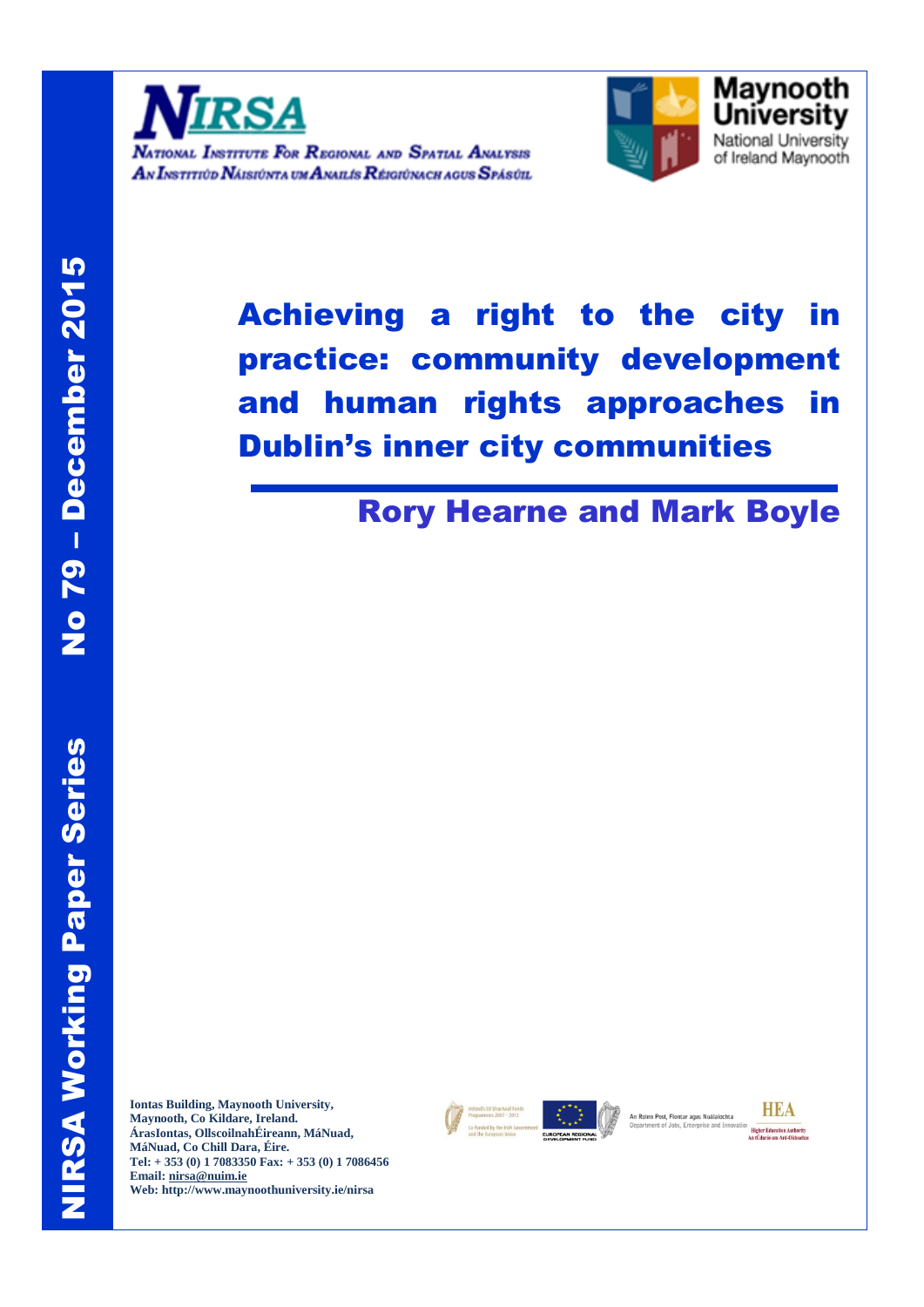#### *Abstract*

The concept of the right to the city is increasingly being drawn upon by international human rights organisations, urban governments, NGOs, and marginalised and excluded communities, amongst others, to promote the right of urban inhabitants to an acceptable standard of living in a sustainable city in which they decide governance and development processes. However, it is increasingly becoming a contested concept between elite international, regional and city governments and NGO institutions defining it in terms of human rights covenants and liberal democracy, and radical theorists and grassroots activists of urban justice drawing on it to critique and challenge neoliberal capitalist urbanism. There is also a growing discussion on the practical political question of how the right to the city is to be achieved in practice. Is it through global movements and charters, government policy or community movements? There is also a necessary (but surprisingly not often asked) question to be investigated which is, where is the evidence of right to the city processes, in practice, altering neoliberal processes of urban development, austerity and exclusion? This working paper provides an overview and analysis of the struggles of case study disadvantaged communities in the Irish cities of Dublin and Limerick against neoliberal regeneration plans and a harsh neoliberal austerity regime implemented in Ireland from 2008 to 2013 which has had devastating effects on their community and neighbourhood projects. The paper outlines the various processes, actions, approaches, strategies, ideas, and polices developed by these communities within their social movement struggles at an individual estate level and at the city-wide scale. In recent years the communities have turned to a rights framework to try and articulate their demands for community oriented regeneration that would provide a decent standard of housing and neighbourhood, with an empowered community engaged in decision making processes, to enable these social housing tenants to remain living with dignity and equality in their local place that was their homes. These struggles are presented as a contribution to the debate in critical urban theory and urban social movement studies on how the right to the city can be achieved in practice. It reveals that the real world practice of community resistance is complicated and sometimes does not fit neatly with radical academics' and activists' desires for what movements should be and do. These communities successfully rolled back some neoliberal measures and achieved aspects of the right to the city through the adoption of a multiplicity of political strategies including publicly critical campaigns that involved community development, a human rights framework, collective action, empowerment, media work, political lobbying, and public protest. Interestingly the communities also prioritised on-going engagement with the state to develop practical solutions to their issues. The connection between these communities and their local area reasserted such marginalised, working class, neighbourhoods as a central territory for an alternative urban politics that can achieve social justice. The experience has implications for strategies of achieving the right to the city. For example it highlights the significant challenges faced by communities in engaging in scales beyond their community, in this case in a cross city network to influence national policy. The experience of the campaigns and policies developed by these communities in Dublin's inner city, therefore, provide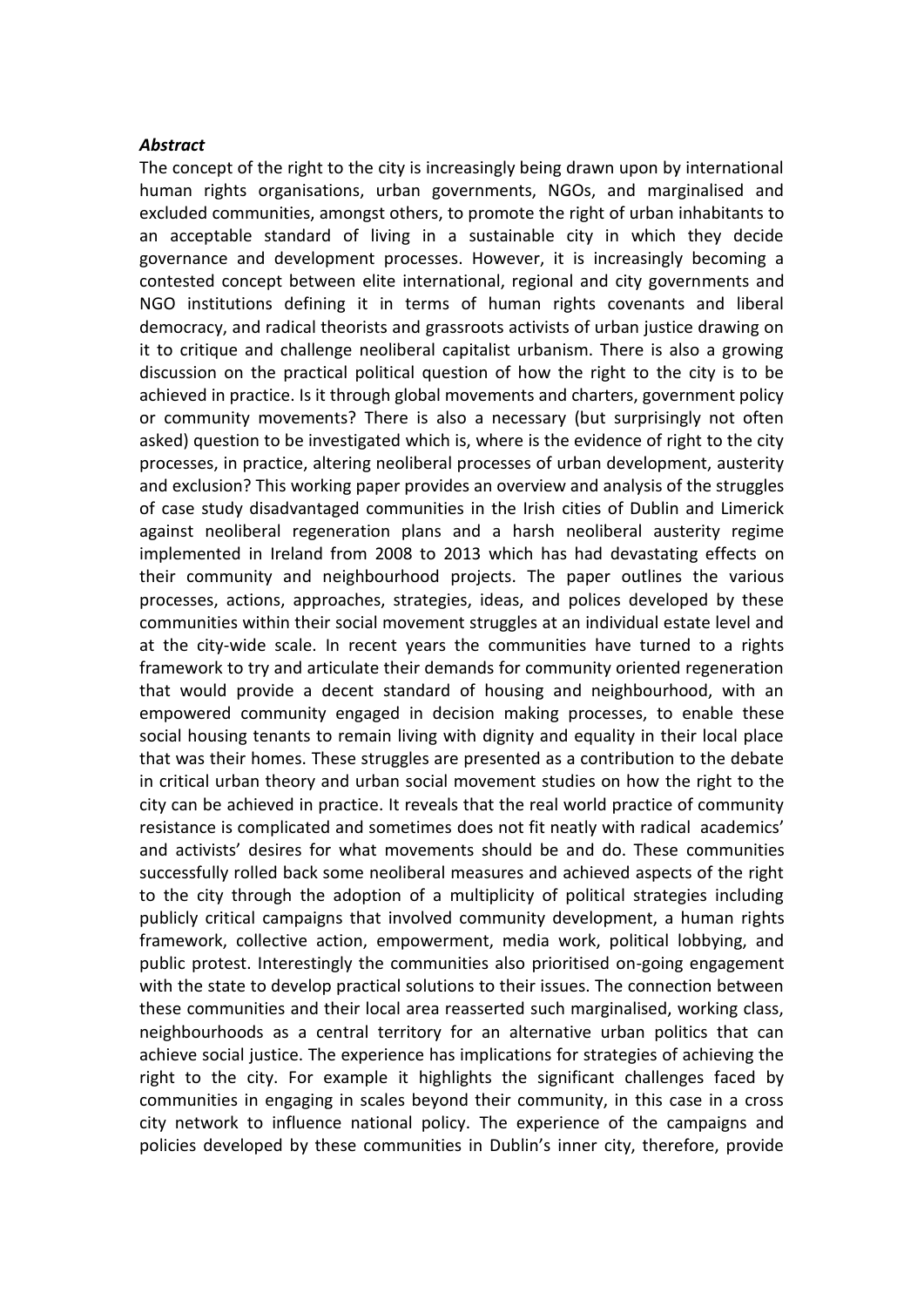important reflections for academic, policy and activist debate on strategies to achieve a right to the city for its most marginalised populations.

#### Key Words:

Right to the city, community campaigns, social housing, neoliberal urbanism

#### *Introduction: Resisting neoliberal urbanism and the right to the city*

The right to the city and human rights frameworks are increasingly being drawn upon by civil society social movements and marginal urban communities to challenge spatial deprivation and inequalities in relation to neoliberalism and austerity in urban development, planning, housing and community development (Brenner et al., 2011; BarisKuymulu, 2013; Brown and Kristiansen, 2008; Harvey, 2008, 2012; Mitchell, 2003; UN Habitat, 2009). Human rights are being applied to policy and practice by international institutions such as the UN, local government, community development organisations, NGOs working on education, training, and community law and marginalized communities engaged in struggle on issues of spatial and social justice (Harvey, 2012; Right to the City Alliance, 2010; Soja, 2010; Stammers, 2009). These approaches seek to apply human rights specifically to the urban domain, and extend the boundaries of the human rights agenda to emphasise political, economic, social, and environmental rights, alongside new and emerging rights associated with urban development (Mitchell, 2003; UN Habitat, 2009).

The concept of the 'Right to the City' was first articulated in the 1960s by the French sociologist and philosopher [Henri Lefebvre](http://en.wikipedia.org/wiki/Henri_Lefebvre) in "Le droite à la ville" (Right to the City). Lefebvre (1996) created a powerful paradigm focused on citizens' participation in the use and production of urban space, and a right to full involvement in urban life. In recent years Left political parties in Latin America with the support of urban social movements have enshrined the right to the city in constitutions in Brazil, Ecuador, and Bolivia (Mayer, 2011). The UN has also promoted the concept of the right to the city with UN-Habitat defining it as "ensuring that women, men, youth and children have equal access to basic services in the communities where they live...The right to the city also implies minimum levels of safety and security so that people do not live in constant fear of being assaulted or of being robbed. The right to the city also includes affordable energy and public transport to facilitate access to jobs, education and recreation. The right to the city includes the right to adequate housing and the right for people to participate in decisions affecting their livelihoods (UN Habitat 2010a, 3).

These draw upon rights outlined in various UN conventions, particularly the International Covenant on Economic, Social and Cultural Rights which outlines, amongst others, rights to housing, health, education, and participation in decision making. At a European level the European Social Charter is a Council of Europe Treaty which articulates social and economic human rights including the right to protection against poverty and social exclusion. However, there are significant challenges in realising these rights in practice. International human rights law is often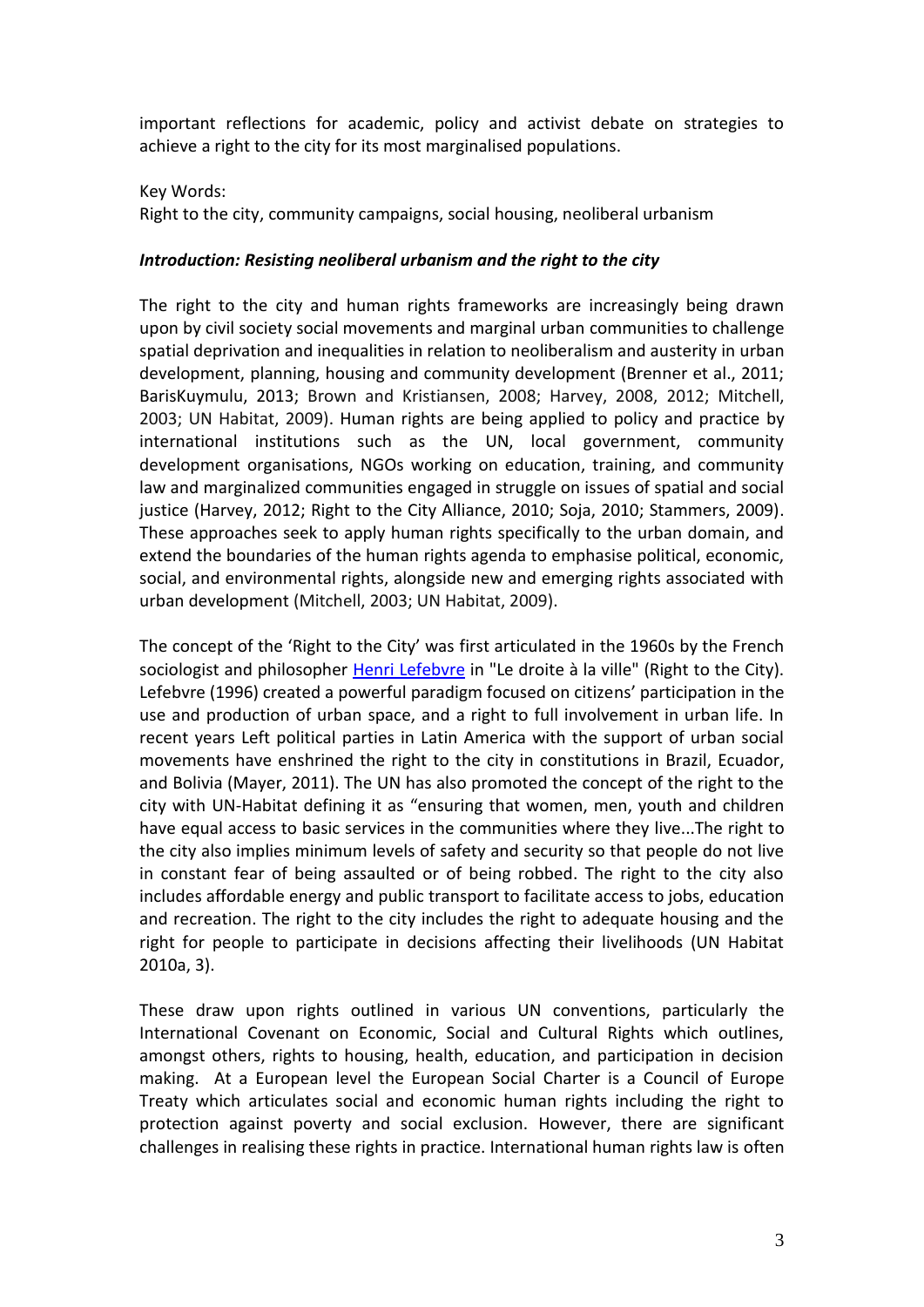used as an instrument of the ruling class and imperialism, legitimising injustices in society. While states also use the potential vagueness of international human rights standards to deny their obligations, particularly in relation to social and economic rights (Felner, 2009; Kirkemann, et al, 2007). Mechanisms to assess and monitor states at national and local levels, such as the UN Universal Periodic Review and European Committee of Social Rights are limited in their power and impact (Felner, 2009). UN initiatives such as the World Urban Forum, and national and local government bodies have been criticised for co-opting the right to the city movement into neoliberal process of urban redevelopment (BarisKuymulu, 2013). Furthermore, local and national NGOs and community development organisations restrict their advocacy of the right to the city to just another 'education' tool to encourage responsible and active citizenship. This is in line with their increasing role of service provision as they mirror, rather than challenge, neoliberal governance. Their critical, political, campaigning and social movement building that can directly challenge institutional rights violations has been replaced with education and polite institutional lobbying (Meade, 2012). Within the field of critical urban theory, Harvey (2008, 2012) and Brenner et al (2011) propose that achieving the right to the city should be a central component in political and ethical discourses which challenge the exclusionary process of capitalist urbanisation, hegemonic neoliberal market logics, and elite modes of legality and state action. Human rights should be at the core of this. The right to the city should be part of a radical new urban politics that is collective rather than based solely on individual rights.

While these theoretical debates about the concept of the right to the city are important. It is the practical implementation, realisation, or achievement of the right to the city in practice that is the subject matter of this paper. The UN Habitat's World Urban Forum in 2010 did identify some interesting challenges facing the practical realisation of the right to the city including the necessity of "putting in place appropriate legal and institutional frameworks as well as the necessary investments to make the right to the city a reality" and "for international monitoring and advocacy with national and local authorities as duty bearers<sup>1</sup> targeting governance and the provision of basic services (UN Habitat, 2010b, 14)." It also highlights that the 'right to the city' can only become effective when citizens become involved as 'active agents of change', influencing decisions about city development. Therefore, it is important to help build the capacity of urban dwellers to give increasing effect to their 'right to the city' (UN Habitat, 2010b). For grassroots activists aiming to achieve urban justice, the right to the city requires the exercise of the collective power of social movements to reshape the processes of urbanisation. It is through such social movements that pervasive privatisation of urban space and the displacement of low income and marginalised communities from their historic urban neighbourhoods can be challenged (Liss, 2011; Mitchell, 2003; UN Habitat, 2010b; Right to the City Alliance, 2010; Stammers, 2009; Soja, 2010). There is much to be learned about how the right to the city can be achieved from communities engaged in the real world

 $1$ In human rights frameworks the 'duty bearer' is the state authority responsible for fulfilling the relevant human right (adequate standard of housing, education etc) of the rights holders (people who's rights are being breached)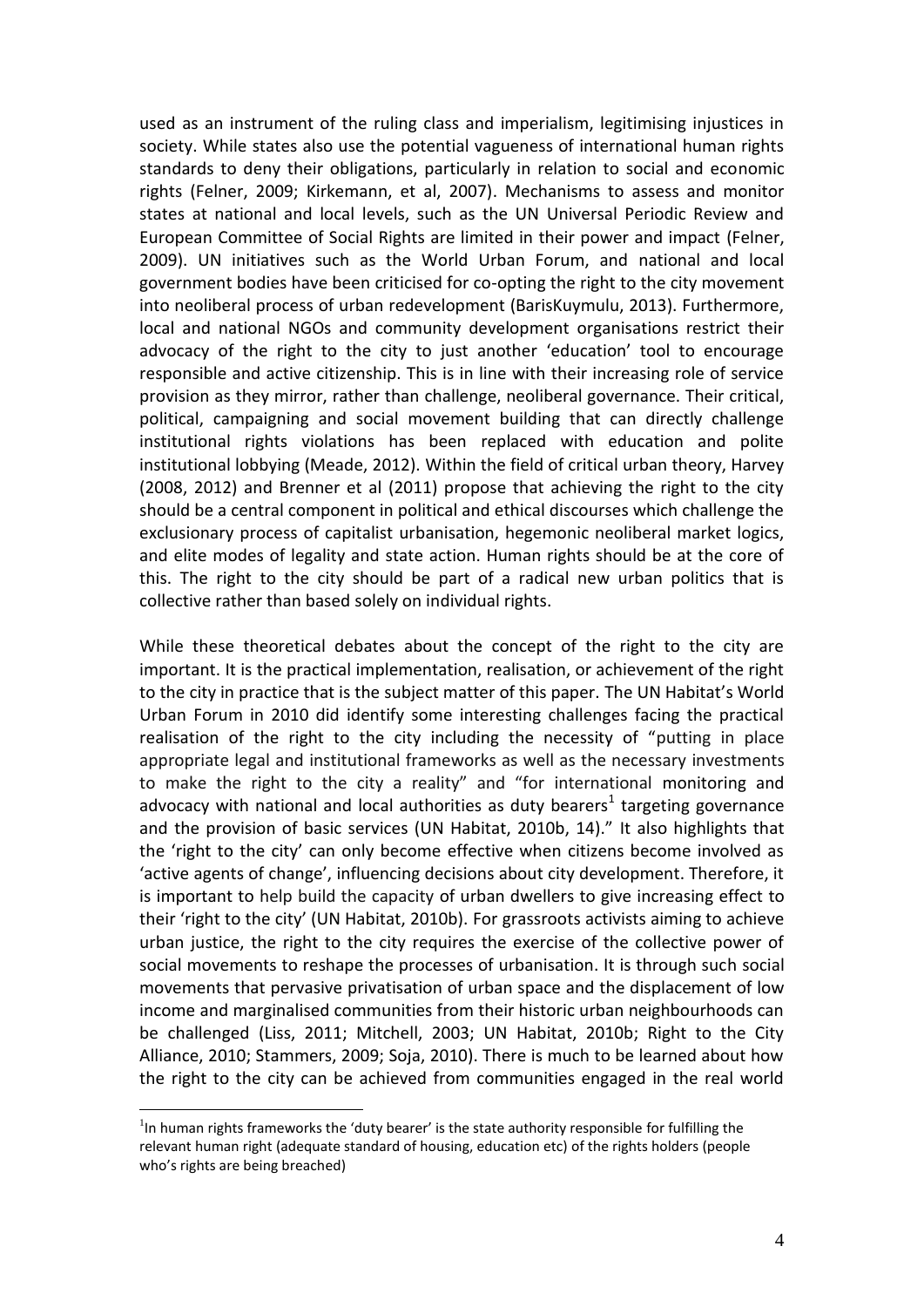struggle of trying to challenge and alter neoliberal urbanism. It is within their actions, strategies and challenges that we can discover new ways of achieving an egalitarian city. This paper draws on the experience of a number of case study communities in Dublin to offer strategies and ideas for social movements that can progress the right to the city in practice. It then discusses what this means for critical urban scholars engaging with this topic.

#### *Neoliberalism, Austerity and Regeneration in Ireland*

In recent decades national and local government in Ireland has pursued entrepreneurial, market-led, approaches to urban development which encouraged property developers and speculators through investment tax reliefs, private rental subsidies, homeowner mortgage reliefs, and public private partnerships (PPPs) (Drudy & Punch, 2005; Hearne, 2011; Kelly & McLaran, 2004). These neoliberal policies led to an overinflated bubble in property prices from 1996 to 2007 with the resultant crash in 2008.

In this period Dublin's local government authority, Dublin City Council<sup>2</sup>, in partnership with private developers, engaged in the speculative redevelopment of some of the city's most marginalised social housing estates<sup>3</sup> through PPP regeneration (See Figure 1 and Table 1). Decades of underfunding of local government had resulted in inadequate investment in maintenance and management of these estates leaving tenants suffering from substandard housing conditions such as overcrowding, dampness and poor quality neighbourhood infrastructure. Most of the tenants have family and community ties to Dublin's inner city and thus, despite the deprivation the tenants<sup>4</sup> expressed a strong connection to, and pride in, their local community, emphasising their family and historical connections to these places and their identity as tight-knit inner-city 'working class' neighbourhoods (Bissett, 2008; Hearne, 2011). From 2001 to 2008 the City Council commenced the regeneration through PPPs of at least twelve of its inner city estates, comprising just over 2,000 social housing units, comprising 10% of the City's entire social housing stock at the time. The PPP plans, however, placed little value in these communities as they involved the transfer of the public land to a private developer for private residential and commercial development, in return for the provision of a much reduced amount of social housing on the estates. For example, most of the plans involved a tripling, and in one case quadrupling, of the housing density with

 $2$ Dublin City Council is referred in the paper as 'the Council'.

 $3$ The estates are three to four storey apartment complexes, built between sixty and forty years ago to re-house families from Dublin's notorious tenements. They are significantly large inner city social housing estates in the Irish context.The estates comprise substantial parcels of public land. For example the Dolphin House estate contained 18 acres (7.28Ha), O Devaney Gardens, 16 acres (6.47Ha), St Michael's Estate 14 acres (5.7Ha) and Fatima Mansions 11 acres (4.45Ha).

 $4$ The term tenant and resident are used interchangeably in this paper to reflect the way in which the tenants in these communities refer to themselves interchangeably and at different times as tenants of a local authority estate with Dublin City Council as their landlord, but also as 'residents' of the estate or local area, which reflects their own identity as being of, from, and belonging to, the area as a resident, beyond just being a tenant, which has a more transitory connotation in Ireland.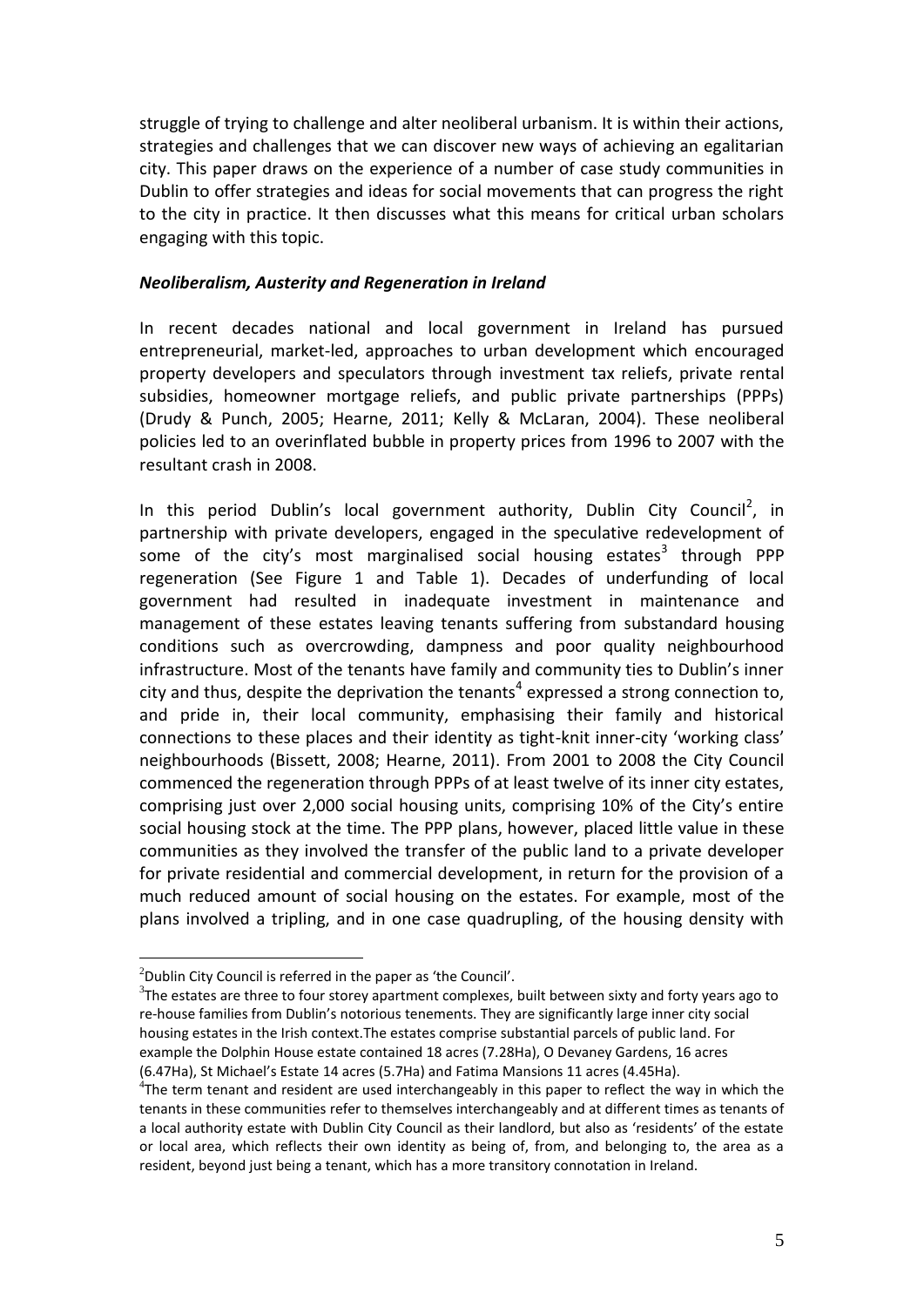private residential comprising three quarters of the planned 'regenerated' estates. To achieve this the Council undertook a process of 'de-tenanting' whereby it relocated tenants to other social housing units in the city and did not re-let the unit, thereby reducing the number of occupied apartments on the estates.This reflected the Council's longer term aims to reduce its role in the direct provision and management of social housing (Hearne, 2011).

Figure 1. Location of Case Study Dublin inner city Local-authority estates planned for PPP Regeneration

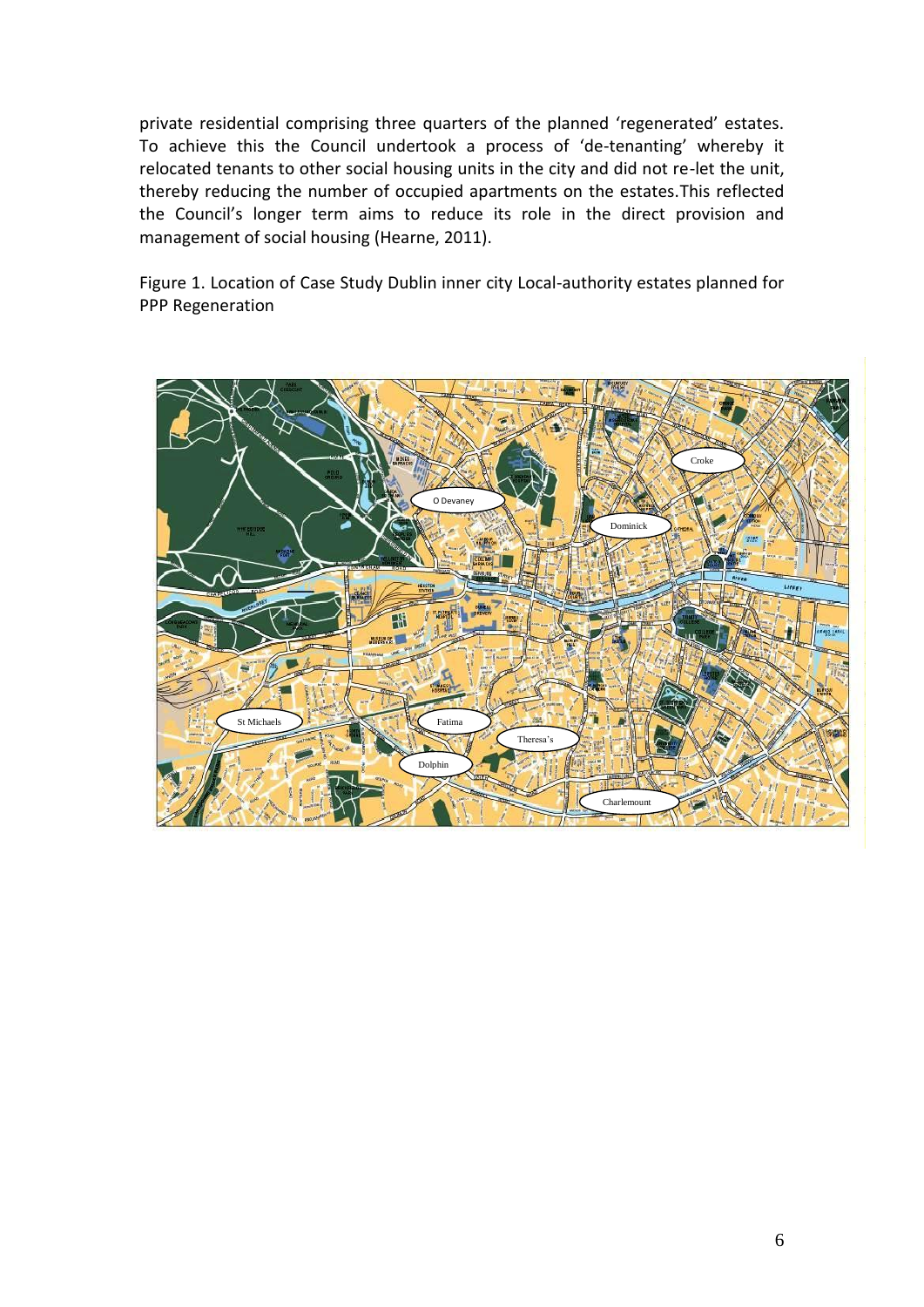| Estate                      | Year<br><b>Built</b> | <b>No</b><br>of<br>Original<br><b>Social</b><br><b>Units</b> | <b>PPP history</b>                                                                  | Occupie<br>d social<br>units<br>2008 | Occupi<br>ed<br>social<br>units<br>2013 | <b>Regeneration status 2013</b>                                                                                                                                                                                       |
|-----------------------------|----------------------|--------------------------------------------------------------|-------------------------------------------------------------------------------------|--------------------------------------|-----------------------------------------|-----------------------------------------------------------------------------------------------------------------------------------------------------------------------------------------------------------------------|
| Fatima<br><b>Mansions</b>   | 1949                 | 394                                                          | PPP tender advertised 2003.<br>construction started 2004                            | 150                                  | 150                                     | Complete, 395 private, 150 social                                                                                                                                                                                     |
| Michael's<br>St<br>Estate   | 1970s                | 346                                                          | PPP tender advertised 2005,<br>developer selected 2007                              | 14                                   | $\Omega$                                | PPP collapse, detenanted, demolition of<br>all existing units, 76 new social units,<br>crèche and community building built by<br>state funding in 2013, managed by<br>housing association, remaining site<br>derelict |
| 0'<br>Devaney<br>Gardens    | 1950s                | 278                                                          | PPP tender advertised 2005.<br>contract<br>signed<br>with<br>developer 2007         | 178                                  | 44                                      | <b>DCC</b><br>PPP<br>collapse,<br>abandon<br>regeneration in 2012, de-tenanting on-<br>going, some demolition                                                                                                         |
| <b>Croke Villas</b>         | 1961                 | 87                                                           | consultation/tender<br>2005-7<br>assessment, contract signed<br>with developer 2008 | 38                                   | 17                                      | Detenanting, plans on 'hold'                                                                                                                                                                                          |
| Dominick<br><b>Street</b>   | 1961                 | 198                                                          | consultation/tender<br>2005-7<br>assessment                                         | 108                                  | 62                                      | PPP collapse, plans 'on hold', de-<br>tenanting on-going                                                                                                                                                              |
| Charlemont<br><b>Street</b> | 1960s                | 181                                                          | 2006-7<br>consultation/tender<br>assessment                                         | 141                                  | 70                                      | PPP plans resubmitted for planning<br>2012, de-tenanting, demolition of first<br>phase 2014                                                                                                                           |
| Theresa's<br>St<br>gardens  | 1952                 | 346                                                          | PPP tender advertised 2008                                                          | 300                                  | 108                                     | PPP collapse . 60 new units planned for<br>2014, De-tenanting on-going                                                                                                                                                |
| Dolphin<br>House            | 1956                 | 436                                                          | feasibility<br>&<br><b>PPP</b><br>study<br>community consultation 2007              | 436                                  | 436                                     | PPP collapse, 40 units refurbished with<br>state funding in 2013, new regen plans<br>of gov funded replacement of all social<br>units on site, temporary<br>tenant<br>relocation not detenanting                      |

Table 1 Case Study Dublin inner city Local-authority estates planned for PPP Regeneration

Source: Hearne (2011, 2013)

 $\overline{a}$ 

Fatima Mansions and St Michael's Estate were chosen as pilot projects by the Council in 2003. These estates had well organised communities with a long history of community development work<sup>5</sup>. The Council stated that regeneration would only

<sup>5</sup> These areas, particularly Fatima and Dolphin (part of the Rialto community area), had a long history of voluntary community activism. In the 1990s the state provided funding to local voluntary groups in marginalised areas to enable them to employ community development workers. These areas attracted significant funding from these initiatives and developed Community Development Projects, Family Resource Centres, and Youth Projects with community workers actively engaged with the local tenants. They worked to challenge both the causes and effects of poverty by empowering communities to self organise and demand equality in treatment from the state. They applied a radical community development approach based on working with the community to build up its own capacity and organisation in order to enable it critically challenge the power structures of the state. They also played a key management and co-ordinating of local childcare, health, youth service provision), supporting communities to participate in state-community initiatives around estate management and policing. The community workers were often the representatives of the communities (chairs of residents associations etc) and generally tenants or former tenants of the estates.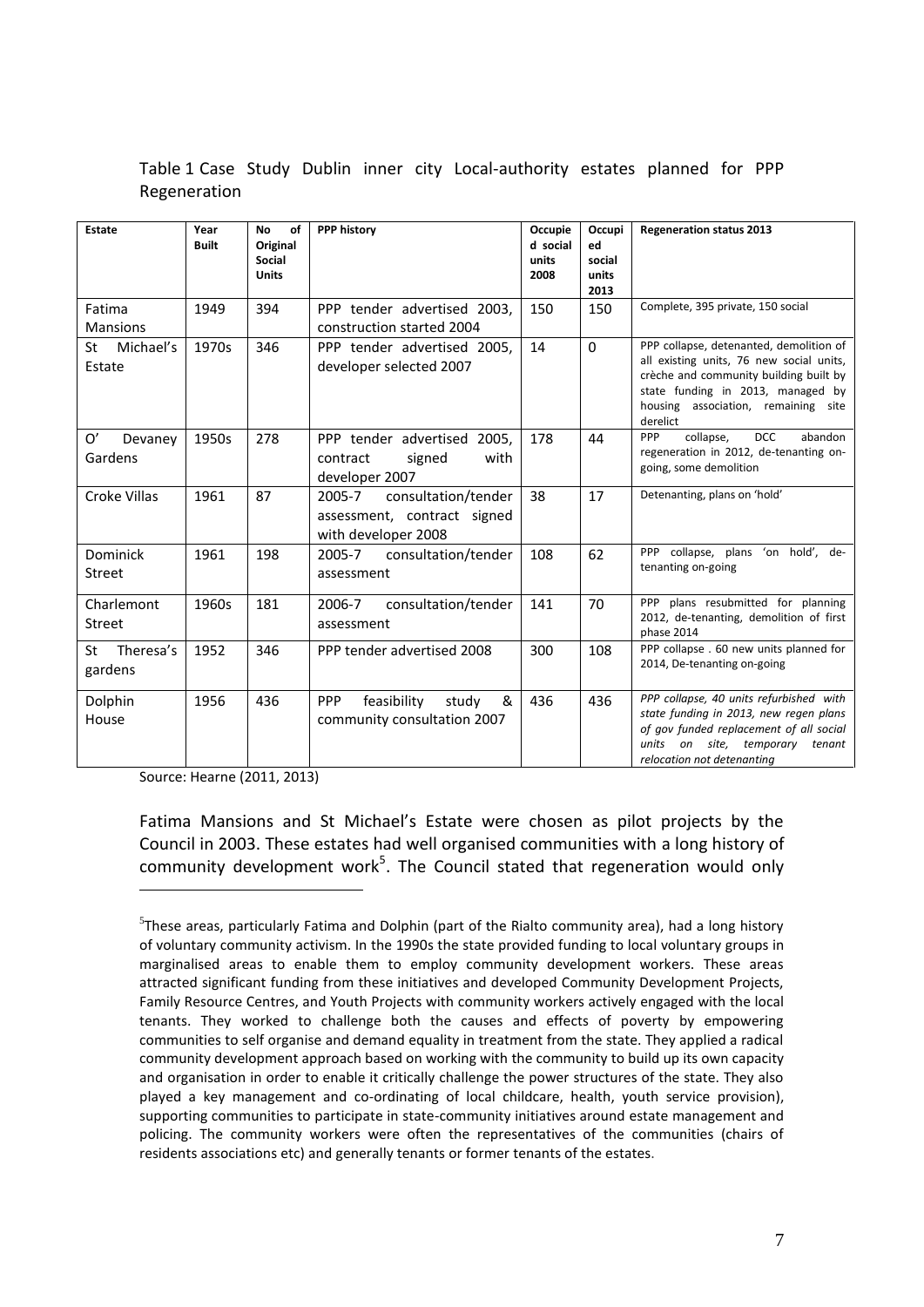take place if it was done through a PPP which, given the conditions on the estates, left the communities with little option but to engage with this new neoliberal policy (Bissett, 2008; Hearne, 2011). The communities insisted on the provision of resources (additional community workers and funding for independent architectural expertise) and the setting up of local regeneration 'Boards'<sup>6</sup> that would enable the communities participate in a meaningful way within the regeneration process. Despite the existence of these structures the communities had to argue with the Council and campaign to elected representatives to ensure their participation in important decisions such as planning and tendering (they were excluded from direct, formal, negotiations with the developer) and the resourcing by the Council of the community to enable them engage as equal partners in the process. This reflected similar experiences of other communities in Dublin engaging in participatory planning initiatives of the City Council in this period (McLaran, et al., 2007). The communities also contested the composition of the plans and made the case for higher numbers of social housing units, community facilities, and for 'social regeneration<sup>'7</sup>. As the Council commenced community consultation and the PPP process in other estates across the city, it became apparent to the communities that aspects of the regeneration plans and processes in regard to tenant participation, resourcing of local community boards and projects, and social regeneration components within the PPP was varying from estate to estate. These social components depended upon how well a community was organised to influence the Council (Hearne, 2011; Tenants First, 2005). In order to respond to this community groups active on the PPP estates came together to form a new tenant's network, Tenants First<sup>8</sup> which aimed to be a "strong collective voice for local tenants". They organised public meetings with tenants from across the PPP estates which enabled information sharing and empowerment. In 2005, Tenants First developed a cross-city community response to City Council PPP policy in the form of a community policy document. This provided the learnings from the communities' experiences of PPP regeneration as a guide for communities to ensure proper community participation in the development of regeneration plans and the sustaining of estate management

 ${}^{6}$ These regeneration Boards involved City Council architects, planners, local estate managers and community representatives.Each board also had a high profile independent chairperson, for example the CEO of Barnardos was chair of Dolphin and the CEO of a Dublin's children's hospital was the chair of the St Theresa's Gardens board. Significantly, it was agreed that all major decisions on each estate's regeneration was to be agreed at this structure and the tenants had equal voting power to the City Council.

 $7$ Social regeneration includes initiatives that address the non-residential aspects of the social inequalities affecting the communities such as provision of community facilities, local employment, education, training, family support, youth engagement, improved policing etc.

<sup>&</sup>lt;sup>8</sup>Tenants First was set up in 2003 as an independent and voluntary network of representatives from Dublin's inner city local authority communities. Its principal structure is a central Steering Group which is guided and informed by grassroots public meetings with tenants and community organisations. The steering group has between 8 to 15 members who are mainly community workers and residents representing the various communities involved. Initially the communities represented in Tenants First included Fatima, St Michaels, O Devaney Gardens, and Dolphin House. A number of housing academic advisors were involved, including the author, from Trinity College Dublin and University College Dublin. The local public meetings were held a number of times each year with around 40 to 70 community activists in attendance.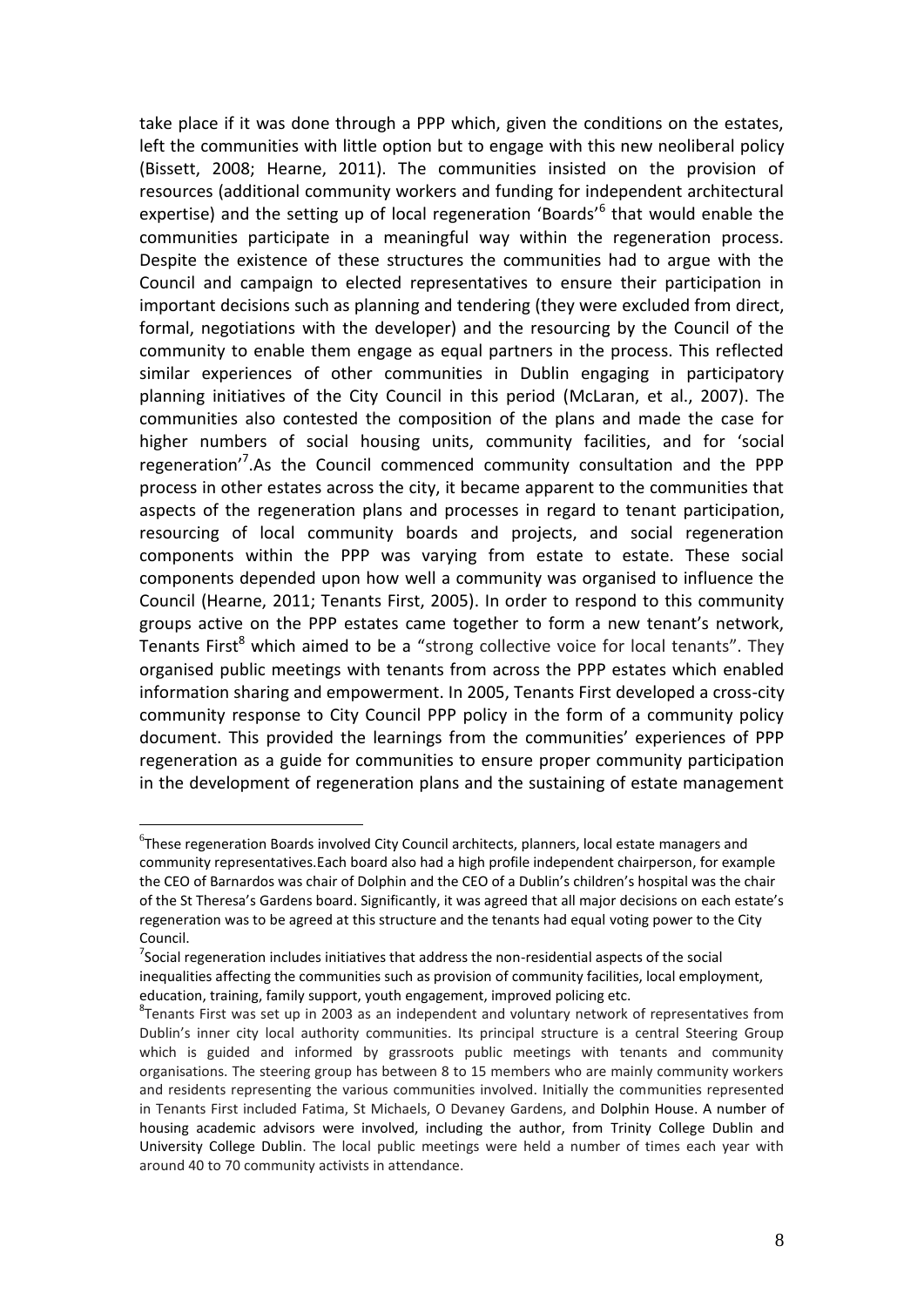and community safety during the regeneration process. Five thousand copies of the Regeneration Guide (Tenants First, 2005) were distributed to communities across Dublin's inner city.

Through 2008 and 2009 Tenants First co-ordinated the city-wide community response to the collapse of the PPP regeneration plans. In May 2008 the private developers withdrew from the PPP projects (except for Fatima which was largely completed) as, due to the Irish property market crash, one developer explained had made the "concept of using the sale of private housing units to fund social and affordable housing...unsustainable in the current market" (McNamara, 2008). This starkly revealed the neoliberal structure of the PPP regeneration projects. The communities held public protests at Council meetings and called for the national government and the Council to intervene and provide state investment to undertake the regeneration the communities badly needed. But in December that year the Council announced that 'the regeneration projects are no longer viable under the Public Private Partnership process that had been envisaged' and the communities would have to wait for regeneration when there was an 'upturn' in the market and PPPs became viable again (Dublin City Council, 2009). Furthermore, in 2008 the Irish government commenced a series of harsh austerity Budgets that disproportionately reduced funding for social housing and the regeneration of disadvantaged communities<sup>9</sup>. The Council abandoned the regeneration plans and focused on further de-tenanting, demolition, and developing new plans entailing a very small amount of new social housing and large parts of the sites being left vacant for potential sale for private redevelopment in the future.

The following sections of this paper detail the communities' responses, both individually and through Tenants First, to the collapse of PPPs and the implementation of austerity in regeneration and community services (Table 2). It analyses the processes, ideas, perspectives, strategy and campaigns that these communities undertook to try and achieve a community oriented regeneration that could provide a decent standard of housing and neighbourhood to enable social housing tenants to remain living with dignity and equality in their local place that was their homes. This is then reflected on and analysed for its potential contribution to strategies for achieving the right to the city in practice for marginalised communities. The research for the paper is based on evidence gathered from over a decade of work and activism by the author with these communities $^{10}$ .

 $^{9}$ For example, the 2008 Budget included a €250 million cut in funding for social housing and regeneration, resulting in a reduction in local authority funding by 24 per cent. Subsequent budgets reduced the funding for the National Regeneration Programme from €121 million in 2008, to €80 million in 2013 (Redmond & Hearne, 2013).

 $10$ The author participated in Tenants First events from its inception and has been a member of the steering group from 2006 to the present. He worked as a community worker and community advisor on PPPs on the Dolphin House estatefrom 2007 until 2013. In that period he was involved in setting up the Rialto Rights InAction Group, engaged in campaigns against the cuts to community projects and has been involved in developing the collective complaint with the Housing Rights Group from 2011 until present.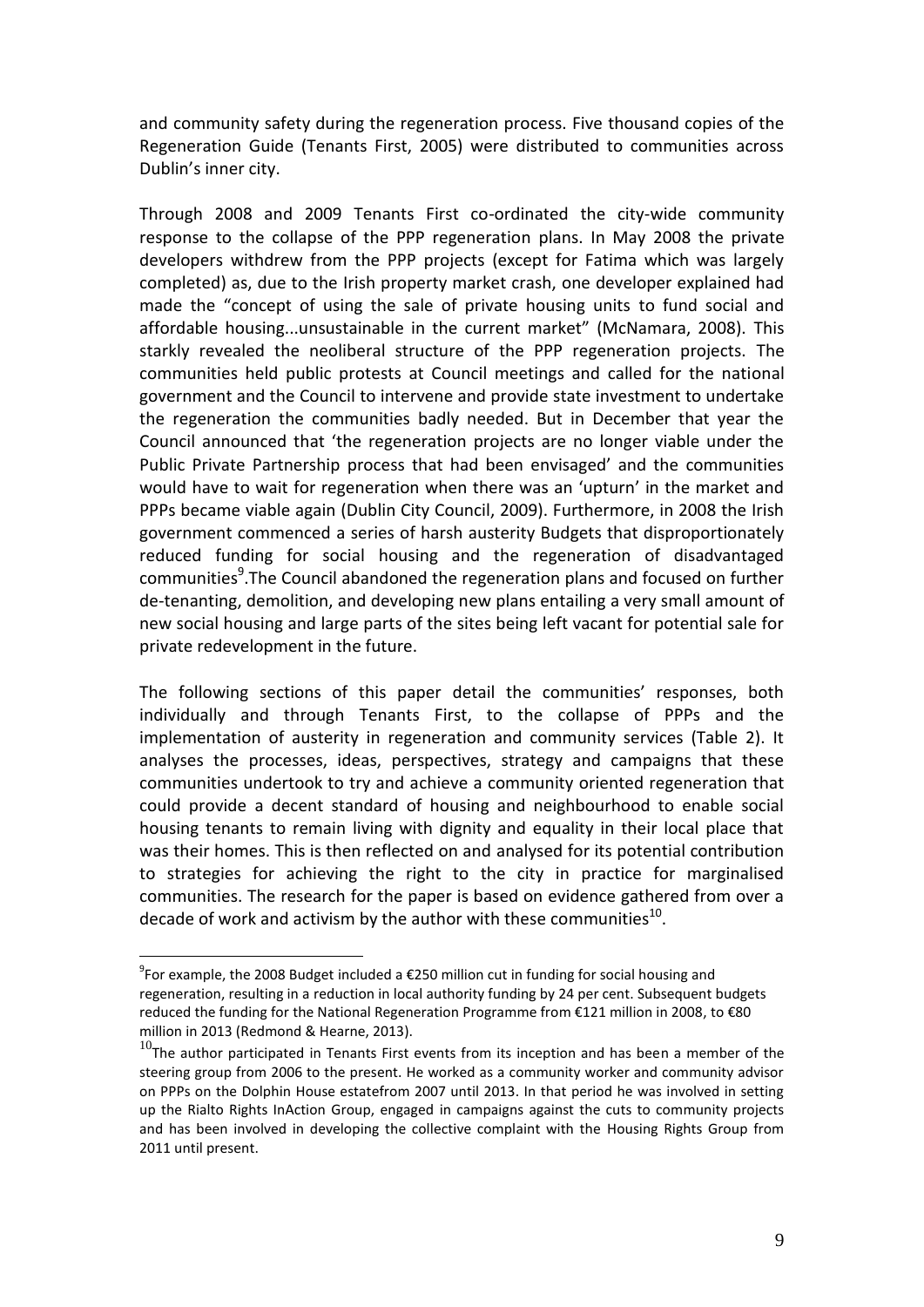### Table 2 Regeneration Policy Context and Community Activity in Dublin PPP Estates 2003-2013

| Year           | <b>Regeneration Policy context</b>                                                                                                                                                                                                                                                                                                                                                                                      | <b>Tenants First activity</b>                                                                                                                                                                                                                                                           | Estate level activity                                                                                                                                                                                                 |
|----------------|-------------------------------------------------------------------------------------------------------------------------------------------------------------------------------------------------------------------------------------------------------------------------------------------------------------------------------------------------------------------------------------------------------------------------|-----------------------------------------------------------------------------------------------------------------------------------------------------------------------------------------------------------------------------------------------------------------------------------------|-----------------------------------------------------------------------------------------------------------------------------------------------------------------------------------------------------------------------|
| 2003           | PPPs introduced by Dublin City<br>Council to Fatima and St Michael's                                                                                                                                                                                                                                                                                                                                                    | Tenants<br>First<br>PPP<br>➤<br>Set<br>up<br>by<br>communities                                                                                                                                                                                                                          | Fatima commences PPP<br>⋗                                                                                                                                                                                             |
| 2005<br>2005-7 | PPPs extended to 12 estates<br>across Dublin<br>Fatima PPP constructed<br>$\bullet$                                                                                                                                                                                                                                                                                                                                     | ➤<br>Tenants First produce Real Guide to<br>Regeneration<br>⋗                                                                                                                                                                                                                           | ➤<br>Communities<br>work<br>to<br>influence PPP at estate level                                                                                                                                                       |
|                | De-tenanting across communities<br>$\bullet$                                                                                                                                                                                                                                                                                                                                                                            |                                                                                                                                                                                                                                                                                         |                                                                                                                                                                                                                       |
| 2008           | Property market crash & PPPs<br>$\bullet$<br>collapse                                                                                                                                                                                                                                                                                                                                                                   | Tenants First organises protests at DCC<br>➤<br>meetings                                                                                                                                                                                                                                | St<br>Michael's<br>➤<br>Estate<br>launches campaign                                                                                                                                                                   |
| 2009           | Austerity<br><b>Budgets</b><br>&<br>$\bullet$<br>merger/closure of CDPs<br>€250m cut in funding for social<br>housing and regeneration, 24% cut to local<br>authority funding<br>CDP funding cut from €84.7m to<br>€75m<br>St Michael's Estate Phase 1 gets<br>state funding<br>Worsening conditions (housing &<br>safety) on former PPP estates<br><b>DCC</b><br>attempts<br>close<br>to<br><b>Regeneration Boards</b> | ➤<br>Tenants First produces Housing for<br>Need Not Greed& lobbies local election candidates<br>Community leaders organise campaign<br>⋗<br>against cuts                                                                                                                                | ➤<br>Dolphin<br>Human<br>Rights<br>Campaign (RRIAG) starts<br>Communities struggle for<br>DCC to address conditions                                                                                                   |
| 2010           | <b>Austerity Budget</b><br>Merger/closure of CDPs<br>CDP funding cut from €75m to<br>€67.5m                                                                                                                                                                                                                                                                                                                             | ⋗<br>Tenants First reduced participation &<br>question whether to continue or not<br>➤<br>Communities ongoing campaign against<br>cuts<br>$\blacktriangleright$<br>Rialto<br>Communities<br>produce<br>regeneration policy document & lobby national<br>election candidates             | Dolphin<br>Human<br>⋗<br>Rights<br>Campaign holds public hearings                                                                                                                                                     |
| 2011           | Austerity<br>Budgets:<br>National<br>Regeneration Programme cut from €121 m<br>in 2008 to €80 million in 2013                                                                                                                                                                                                                                                                                                           | After lobby by Rialto Group the UN<br>➤<br>expert on poverty calls for Ireland to introduce<br>National Regeneration Legislation and Community<br>Consultation<br>⋗<br>CAN & Tenants First start national<br>human rights campaign<br>➤<br>Communities ongoing campaign against<br>cuts | Dolphin<br>Human<br>➤<br>Rights<br>Campaign on-going<br>Communities pressure for<br>⋗<br>DCC to address conditions, provide<br>regeneration, and to be part of<br>decision making relating to Housing<br>Associations |
| 2012           | <b>Austerity Budgets</b><br>$\bullet$<br>DCC abandon plans for O<br>Devaney<br>Dolphin<br>House<br>gets<br>refurbishment<br>DCC implements new Gov policy<br>of transferring new regen housing to<br><b>Housing Associations</b>                                                                                                                                                                                        | ⋗<br>CAN & Tenants First organise national<br>human rights campaign for collective complaint,<br>Limerick get involved<br>➤<br>Communities ongoing campaign against<br>cuts                                                                                                             |                                                                                                                                                                                                                       |
| 2013           | <b>Austerity Budgets</b><br>$\bullet$<br>St<br>Theresa's<br>Dolphin<br>&<br>from<br>Regeneration<br>get<br>go<br>ahead<br>government                                                                                                                                                                                                                                                                                    | CAN & Tenants First organise human<br>➤<br>rights campaign for local estates<br>Tenants First produce Right<br>to<br>Regeneration policy document to lobby local<br>election candidates in 2014                                                                                         |                                                                                                                                                                                                                       |

#### *Extending a right to the city: Communities respond to the collapse of PPP projects*

The communities realised that their issues were marginalised within the national political context of austerity and, therefore, they needed to undertake action which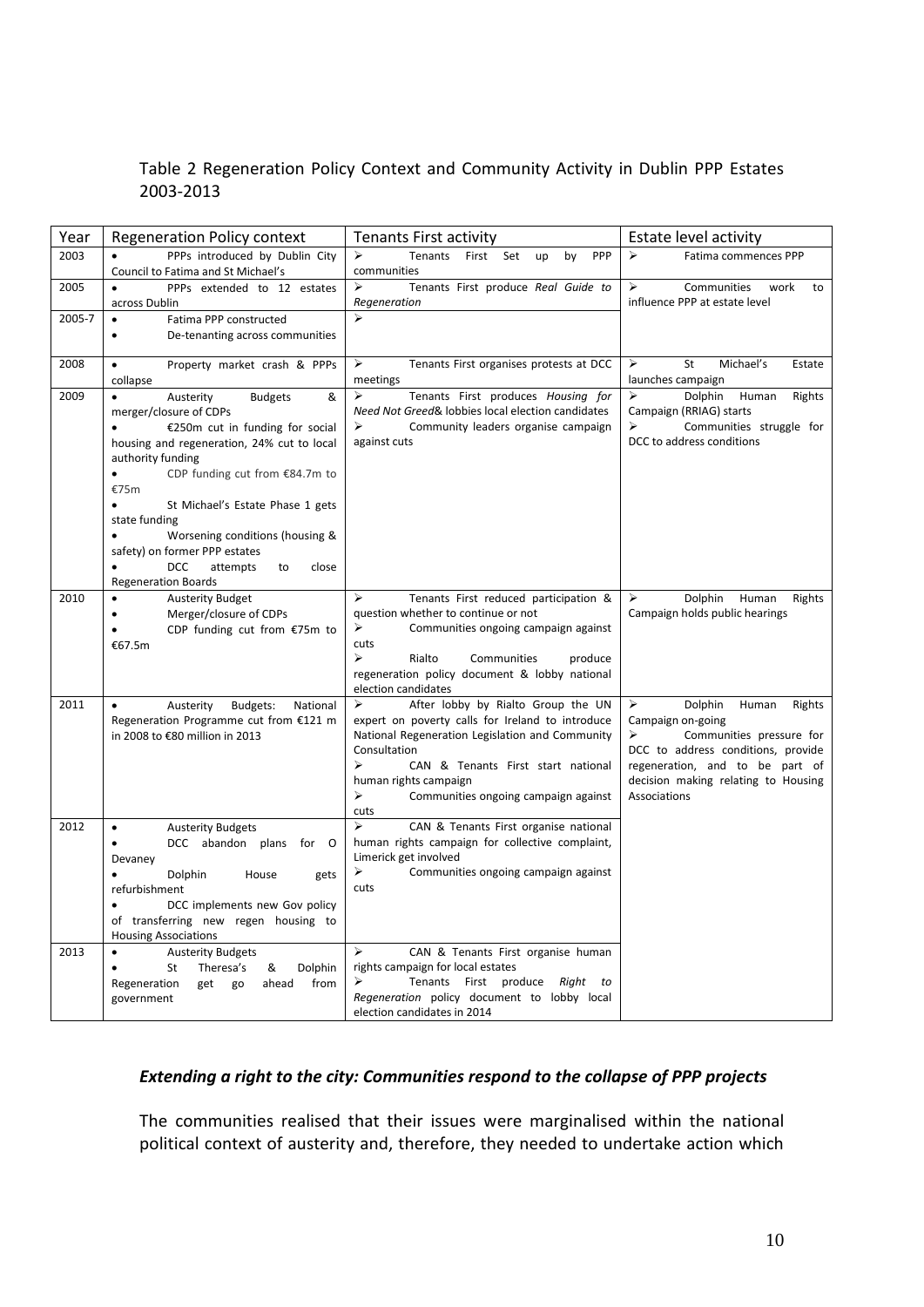would gain them wider public support and thus provide a greater pressure on politicians and government officials. In an attempt to implement this strategy Tenants First used the local elections, which were due to be held in May 2009, as an opportunity to try influence the local and national policy response to the collapse of PPPs and highlight the worsening conditions on the estates. They did this by producing the policy document, 'Housing for Need not Greed; Tenants First Action Plan for Sustaining Homes and Communities'. It critiqued the policies and practices of the PPPs which "had left access to social housing and community facilities to the whims of the market…and lead to unacceptable living conditions, segregation, inequality and exclusion" (Tenants First, 2009, 2). It detailed how conditions were far worse than they were when regeneration was first proposed as a result of the neglect of maintenance of housing units, estate management and de-tenanting by local authorities. It argued that the underlying strategy of local authorities at the heart of the PPPs was to "allow estates deteriorate so people have no choice but to leave so that local authorities can get access to the prime development land that these estates are located on to sell for private development and the issue of these 'problem' estates is permanently removed" (Tenants First, 2009, 5). The Tenants First policy included proposals for a government investment fund of €3bn for atenyear national regeneration programme. This was to be implemented by a newly formed *Social Housing and Community Regeneration Board* which would be representative of local authority, central government, tenants and community interests. It would also enshrine in national legislation the principles of community consultation and participation, sustaining existing communities, and the prioritisation of social regeneration measures. The Board and the legislation, it was outlined, would ensure that local authority practice followed policy evenly across different areas. It also called for a reversal of the neoliberalisation of social housing by reverting to local authorities' role in ensuring that good quality accommodation is available to households unable to compete in the market system and that any role for private sector investment should at all times be subservient to and supplementary to this key principle (Tenants First, 2009).

Ten thousand copies of the document were distributed to local communities in Dublin's inner city to empower them to seek commitments to these changes from local election candidates. A media launch was held, the document was distributed to all the political parties, and support was sought for the proposals from influential national organisations including Ireland's largest trade union, SIPTU, and social housing charities.

Meanwhile, at an individual estate level, the community of St Michael's, which had engaged in considerable public mobilisation around their original regeneration plan, undertook a proactive, publicly critical and political campaign including street protest, developing a website detailing the history of the estate and the campaign, participation in national media and organising public meetings with the local population, city council officials and elected politicians. A leading community worker within their campaign also wrote a ground breaking book on the community impacts of the PPP collapse (see Bissett, 2008). By June 2009 the campaign had successfully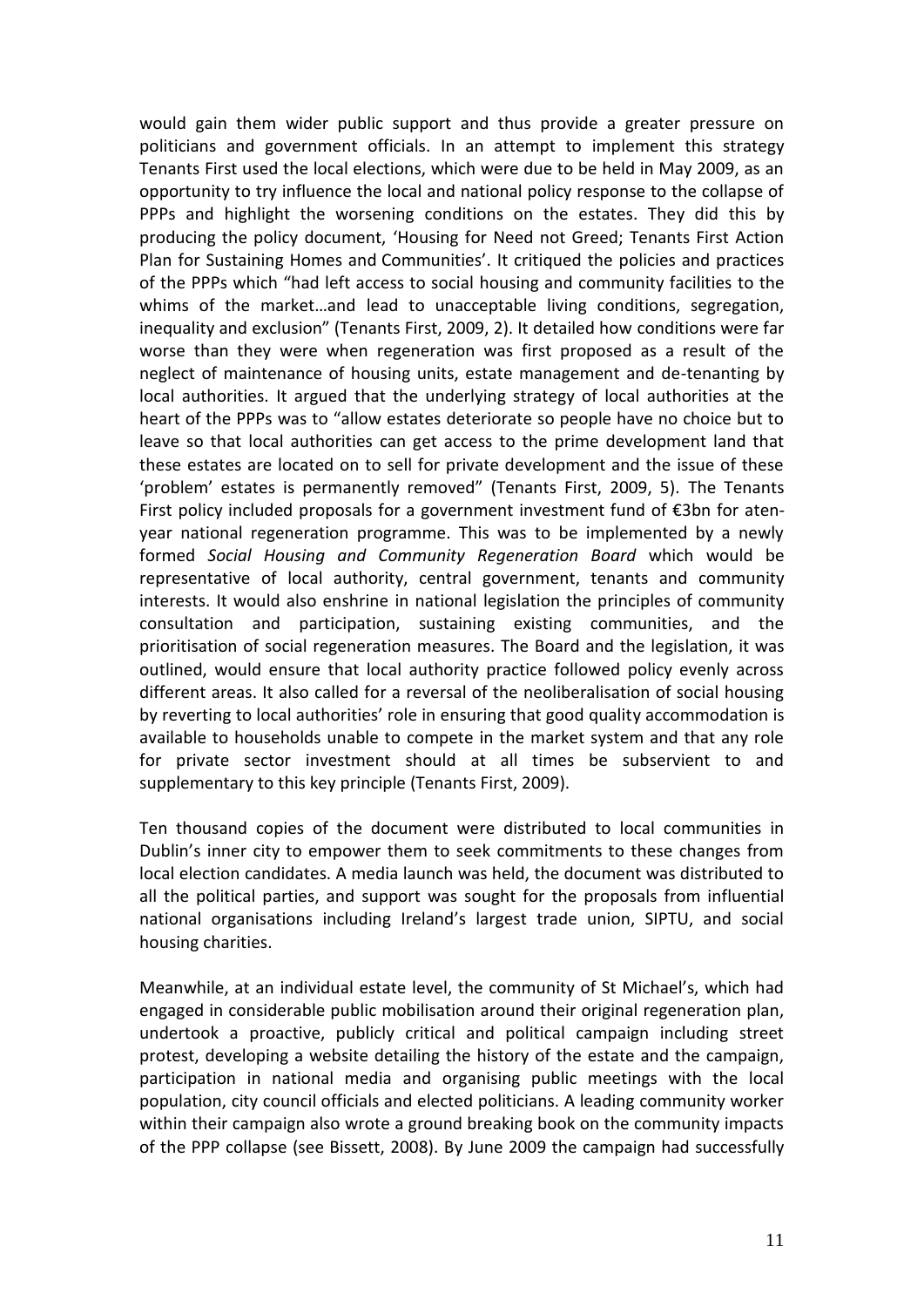achieved a government commitment to build the first phase of their regeneration including seventy social housing units on site.

In September 2009 the national polices of austerity began to impact on another aspect of these communities. The Government announced the closure of the Community Development Projects (CDPs) and their merger with Local Partnership companies. While funding for community development had already been reduced from €84.7 million in 2008 to €75million in 2009 the proposals include a further reduction of fifty per cent over the next five years. The merger would also entail a significant diminution of the autonomy of local communities to decide the nature of the work of the CDPs, as it gave local authorities, who played a key role in Partnership companies, greater decision making. This placed the entire community development infrastructure under threat as local authorities had shown themselves to be dismissive and often openly hostile to community development activism. In order to receive any state funding in 2010 the CDPs had to agree to the merger process. Faced with this assault on their communities the key community workers that had led Tenants First, up to this point, now took up the leadership of opposition to these proposals by organising a campaign at local and national level in an alliance with other community groups and SIPTU. The injustice and significant of the proposals was outlined by a community worker involved in Tenants First:

"These are community driven projects that continually work to weave and strengthen the social fabric of disadvantaged communities in the face of huge threats by the withdrawal and abandonment of both public and private services. Community based organisations have become the final line of defence for many vulnerable residents. These organisations help maintain some semblance of dignity for residents in face of acute poverty. Many community based projects are delivering services at a fraction of the cost it would take the state to deliver them. What kind of society would withdraw services that offer a vital form of social protection to vulnerable families while investing billions of the tax payers' money to prop up the bankers and developers who have failed this society and brought it to economic collapse?" (Tenants First Community Worker, speaking at a demonstration, January 2010).

The campaign against the proposals included the largest public demonstration held by these communities in decades, with over 12,000 attending a protest in Dublin City Centre, and weekly protests at the constituency office of the Minister for Community Affairs. In December 2009, however, the funding for community development 2010 was cut to €67.5milion. This resulted in local projects having to reduce workers' hours, make workers redundant, and reduce spending on community initiatives and maintenance of community buildings. The government implemented the merger proposals in January 2010 but granted some concessions including the flexibility of local arrangements that would allow communities retain an influence on the work of the projects. Through 2010 the communities fought to retain the maximum autonomy within the merger process, particularly retaining the emphasis on community development work.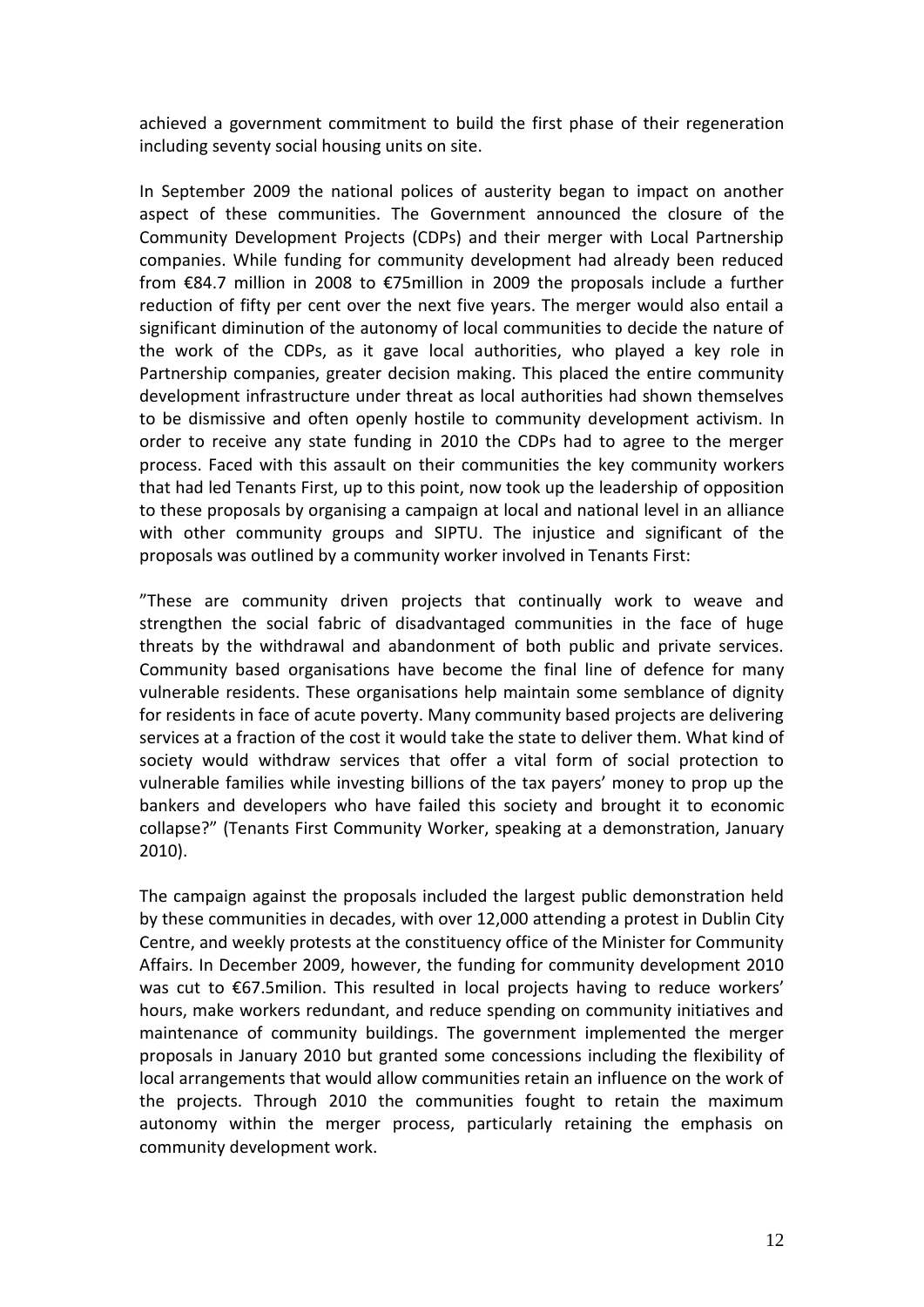The community activists were exhausted by the volume of work and effort that they put into the campaign against the merger and cuts, while the reduction in community development workers and closure of projects meant increased workloads for those remaining. They also had had to sustain the, on-going, intense, struggle at local estate-level to influence the city council into maintaining the estates (through stopping de-tenanting and providing improved estate management) and develop new regeneration plans. They were also faced with a proposal from a number of elected city councillors to abolish the local Regeneration Boards. The case was made that the Boards were unnecessary given the funding collapse. The reality was they had become a political irritant to the councillors who disliked the level of power and decision making being held at a local level by these Boards. The city Council officials also supported this as the independent chairs of the Boards provided an important public voice of support for the estates. Understandably then, community representatives had little energy or enthusiasm for engaging at a citywide level with Tenants First and, as a consequence, numbers attending the meetings reduced significantly in 2009 and 2010.

In the context of this diminished participation the steering group sought to respond to the tidal wave of austerity and the ongoing neoliberalistion of social housing by leveraging support for their local issues and the policy outlined in *Housing for Need not Greed* at a national level from SIPTU and Irish social housing and homeless charities and NGOs. Tenants First tried to create an alliance with these organisations so that it could influence national policy and media beyond what was perceived as the existing capacity of the communities. A number of meetings were held in September and October 2009 where general support was expressed by the organisations for Tenants First policy, but the only action that emerged was an attempt to lobby politicians for representation of social housing interests on the board of the newly formed National Asset Management Agency. This reflected the housing charities' over focus on corporatist, partnership approaches, involving a narrow emphasis on their own service provision and preference for lobbying rather than political action and solidarity with community issues that they perceived as not directly linked to their organisation's priorities and responsibilities.

By early 2010 involvement in Tenants First had reduced to the point where the steering group debated whether there was a "need for a citywide organisation". Their analysis of the various strategies employed by the communities thus far suggested that the most important and effective action in the current crisis was the local estate-level action and, therefore, Tenants First should only continue if it was supporting that work. They identified that while Tenants First had been weak at building local commitment and grassroots connections it had provided an important space for information sharing between communities and "linking the local struggles to bigger policy battles such as analysis and production of policy guide" but "the 'bigger picture' policy and lobbying had become too far removed from local realities as most people are only worried about their local predicament" (Tenants First Steering Group, February 2010). Therefore, it was concluded that the local action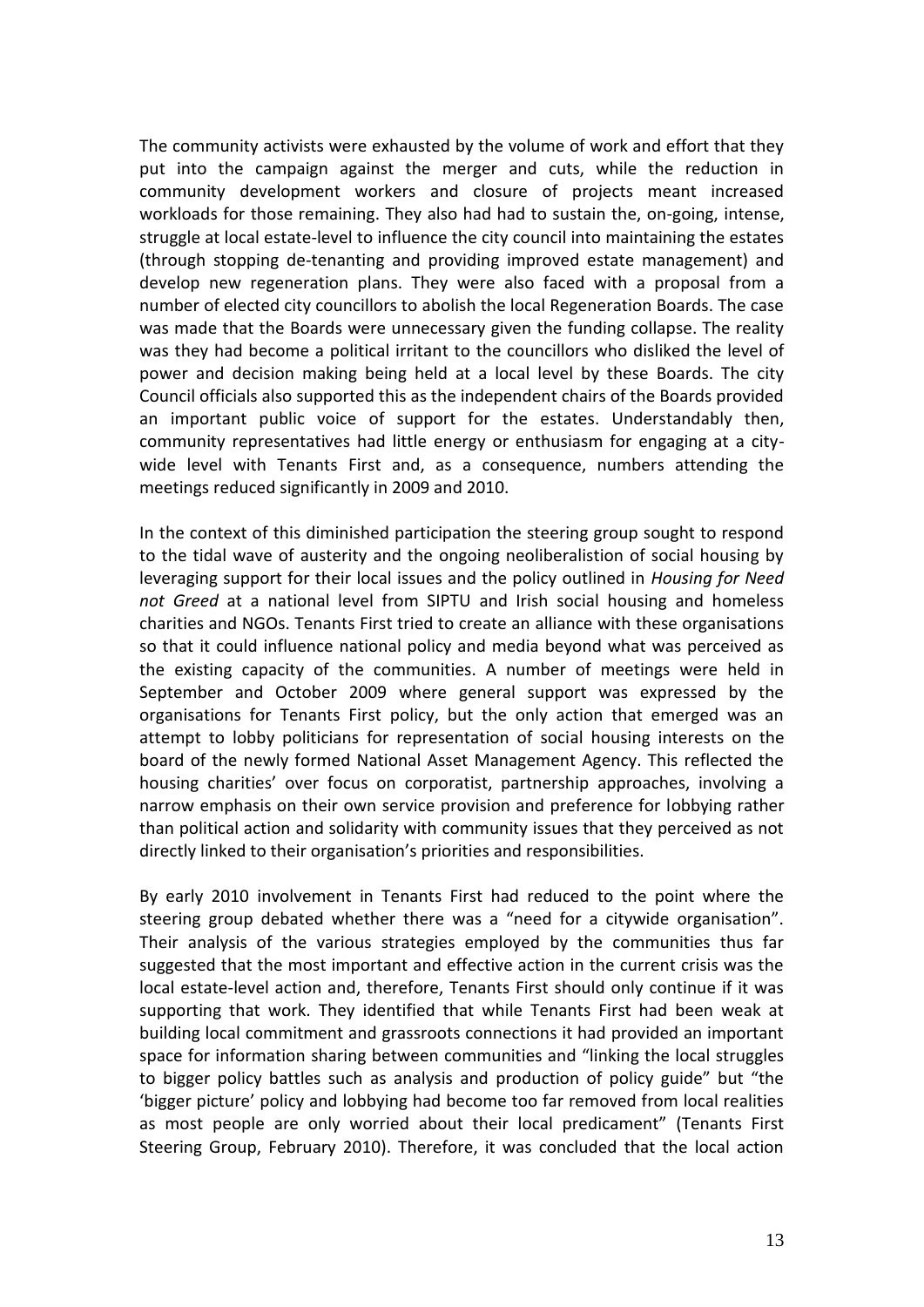(particularly on issues of housing conditions and estate management) combined with city wide and national campaigns against cuts and austerity were a more useful vehicle for the communities to progress their issues at that point than Tenants First.

## *A Right to The City in One Neighbourhood: The case study of the Human Rights Approach in Dolphin House*

The community in Dolphin House had taken a critical view of PPPs and resisted the policy of de-tenanting. This meant that the PPP had not progressed as far as other areas and there remained a strong locally committed community, as it was a fully tenanted estate when the collapse occurred (see Table 1). However, conditions on the estate deteriorated in 2009 and 2010, particularly illegal drug dealing and antisocial behaviour, and maintenance issues of sewage inflows and dampness. The local Community Development Project<sup>11</sup> and a Dublin based NGO, Community Action Network (CAN<sup>12</sup>), formed an alliance, the Rialto Rights InAction Group (RRIAG), to develop a radically different approach through human rights, to try pressure the Council to address the tenants' issues. The RRIAG focused on campaigning for the right to decent housing conditions, the right to community based regeneration that would sustain the existing community and a transformation of the unequal power relationship between the Council and tenants.

The RRIAG used radical community development organising principles<sup>13</sup> to educate and train tenants in human rights based approaches and support, organise and empower them to develop an innovative public campaign centred on highlighting how the Irish state had breached its human rights obligations to this disadvantaged community. This moved the scale of engagement and campaigning from trying to influence locally-based DCC officials who had little power or resourcing to provide fundamental change, to the state duty bearer, the Ministers for Housing and the Environment.

The RRIAG methodologically and scientifically gathered evidence of the breaches of rights in relation to the substandard housing conditions, organised public human rights 'hearings' where all the relevant state and community bodies were invited to state their case, undertook public relations work to obtain media coverage, lobbied

 $11$ In which the author worked as a community worker and policy advisor

 $12$ CAN is a Dublin-based community development NGO that had trained, educated and worked with community projects in Dolphin, Fatima, St Michael's and other inner city communities for over two decades.

<sup>&</sup>lt;sup>13</sup>This was based on CAN's interpretation of community development which is based on the idea that change is more effective if it comes from within communities and therefore the approach seeks to give communities and individuals the tools that will enable them to "organise for change" in the circumstances of their lives. CAN acknowledges that community development involves a certain amount of service provision, and that this is indeed essential given the persistent gaps in services to communities. However, the main thrust of community development, in their view, must be to enable communities to "do it for themselves", to vigorously assert their civic and human rights to a decent quality of life. Change must be systemic in order to achieve equality for marginalised communities and to get such a change requires a revolutionary change in society's systems, culture, politics and economics (CAN, 2013).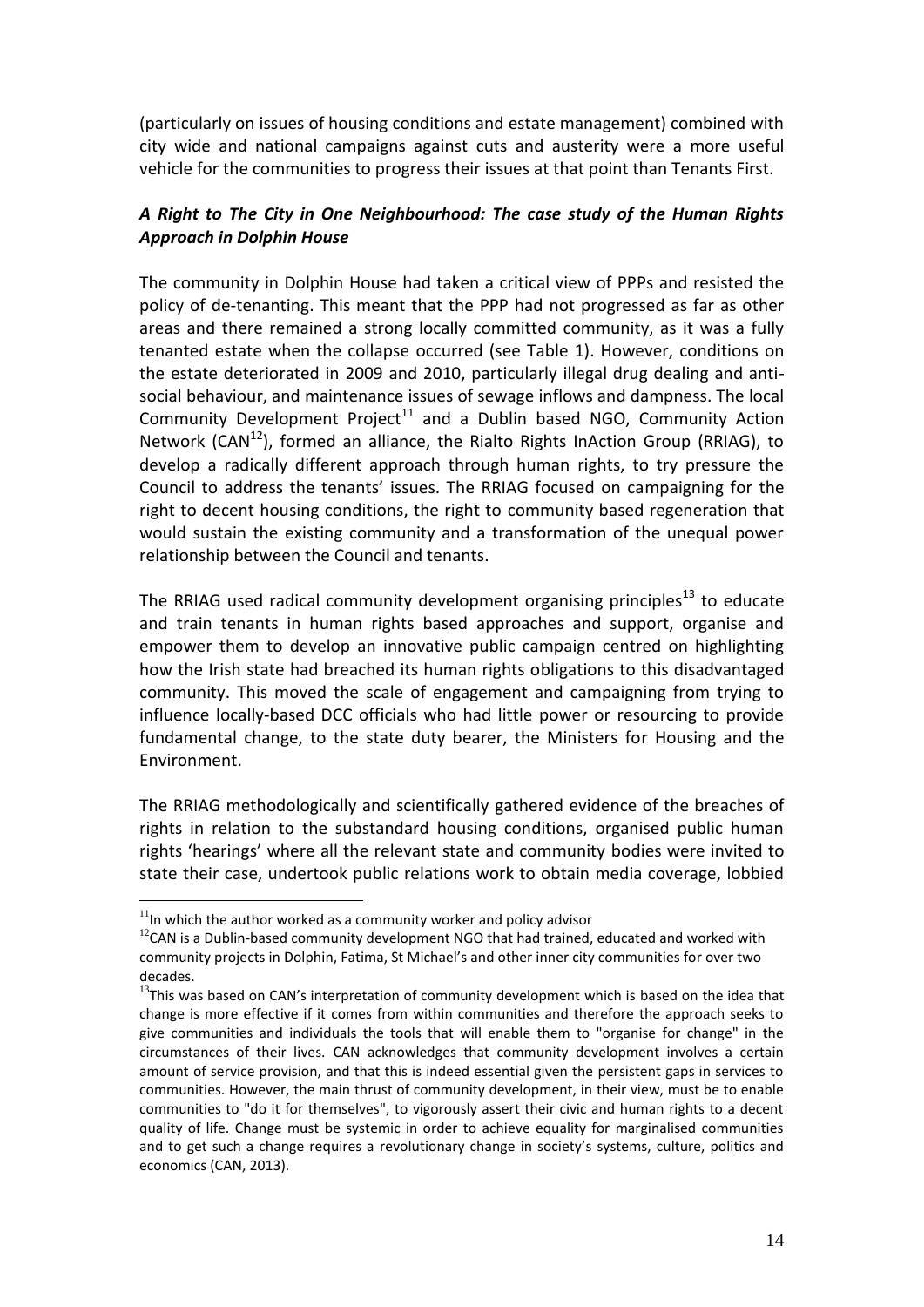politicians, and met with the Council and the Department of Housing and the Environment.

At the first public hearing, the Irish Human Rights Commission condemned the substandard living conditions as deplorable and asserted that these conditions clearly contravened the rights of residents under the United Nations Convention on Economic Social and Cultural Rights, to which Ireland is a signatory (Irish Times, 2010). This approach received significant coverage in the national media and political support with a member of parliament highlighting the issue in DailEireann<sup>14</sup>:

"Dolphin House and many other flat complexes have strong communities with people who are proud to live where they are. Generations have grown up rooted in the community where they live. They have supported the idea of regeneration from the start…The bottom line is that the human rights of these people, their right to proper housing and sanitation, are being totally disregarded which is unacceptable and cannot continue. It is vital that the Government takes action on the issue of housing conditions and on the broader issue of regeneration...I believe that the people living in Dolphin House, St. Teresa's Gardens<sup>15</sup> and St. Michael's Estate have rights" (Byrne, 2010).

In October 2010 the Dolphin and the Fatima<sup>16</sup> community reworked the Tenants First 2009 policy document into an updated proposal aimed "at influencing *national policy in order to try get improvements in practice of local governance at a local estate level as it was felt that only national legislation would ensure proper practice at local level"* (Rialto Learning Community, 2010)*.* It critiqued the ongoing emphasis on "community *displacement and property development approaches, rather than sustaining communities and ensuring participation."* Reflecting the influence of the RRIAG, it included the demand that regeneration meetshuman rights standards.The Group convinced the Independent Chairs of the five remaining Regeneration Boards<sup>17</sup> to publicly support the proposal and, as a result, obtained a meeting with officials from the Department of Housing and Environment and the Minister's advisor. In January 2011, the group secured also a meeting with the UN Independent Expert on Extreme Poverty and Human Rights, during a monitoring visit to Ireland. As a result, the Expert made the following recommendation to the Irish government, "the (Fatima) project provides a good example of community participation in the decision-making process that should be ensured in other projects, such as the Dolphin House project in the Rialto area. I encourage the Government to consider the proposal of adopting a legislative framework for a national Public Housing Estates Regeneration Programme, to ensure that international human rights standards and community participation are ensured in all regeneration projects in

<sup>&</sup>lt;sup>14</sup>Ireland's national parliament

 $15$ St Theresa's Gardens is also in Catherine Byrne's constituency

 $16$ This was a project of the Rialto Learning Community which was resourced through funding from Atlantic Philanthropies

 $17$  The Chairs were from the St Michael's, O Devaney Gardens, Dolphin, St Theresa's and Fatima Regeneration Boards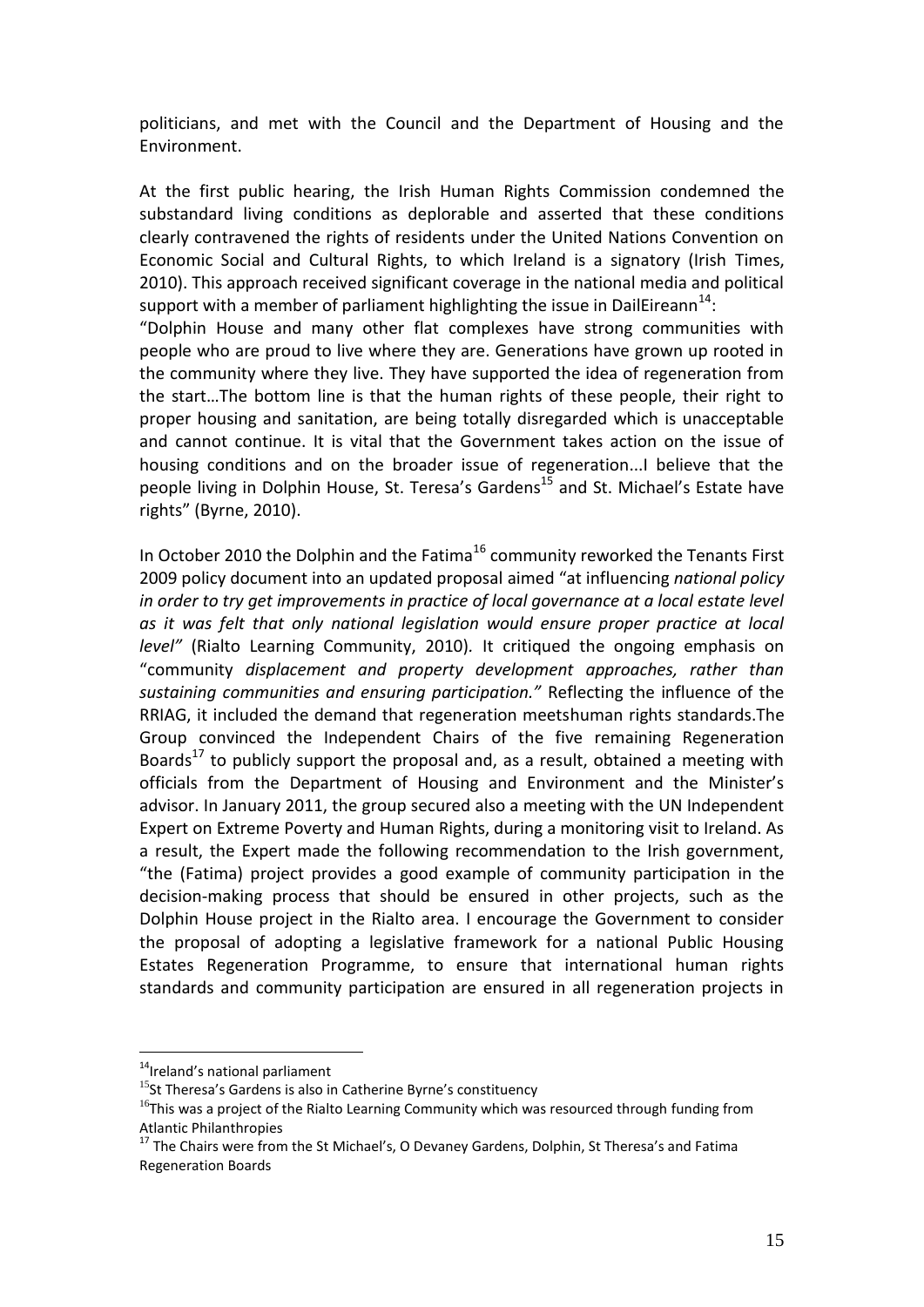the country. The right to adequate housing entails human rights obligations that Ireland must respect and ensure."

As the Council continued to deny the scale of the problems in Dolphin and deny their responsibility to address them, the RRIAG held further human rights 'hearings' in 2011. A submission was also made to the UN Periodic Review of Ireland and the group secured a meeting with the Minister for Equality. On May  $3^{rd}$  2011 the national TV station aired a programme detailing the impacts of the collapse of the PPP regeneration projects. This made particular reference to the Dolphin human rights campaign. A few days later, the Minister for Housing was questioned in Dail Eireann about Dolphin. In his response he publicly accepted *"that accommodation which was designed and built more than 50 years ago has not kept pace with modern lifestyles* and stated*"I am assured that the council is taking a proactive approach to resolving issues in relation to ingress of damp, drainage and ventilation in Dolphin House*" (Penrose, 2011)*.* The Council then accepted its responsibility to address the housing conditions, the right of the community to be sustained rather than dislocated, and the right of tenants to participate in the decision making process to address the issues. In 2013 the Council was funded by the Department of the Environment to refurbish forty of the worst affected apartments as a temporary measure before regeneration commenced. New, community oriented, regeneration plans were also developed and submitted for planning permission. Physical rebuilding is expected to commence in the regeneration of Dolphin house in late 2016. Thus, the RRIAG had successfully pressured Irish State agencies to begin to implement measures to rectify substandard housing conditions and provide community based regeneration for the community of Dolphin House, despite previously denying responsibility and claiming an inability to fund such measures given the impacts of austerity.

#### *Tenants First Reinvigorated: Human Rights Approach Extended to Other Estates*

Following from the success of Dolphin,  $CAN<sup>18</sup>$  held discussions with the Tenants First steering group to explore ways to spread the human rights model to other areas. Given the legitimacy of Tenants First in Dublin's marginalised social housing estates it was decided that it would be a good forum to try bring together various social housing communities to assess the scale of housing problems and willingness to engage in a national human rights campaign. A number of successful meetings were held in 2011 and 2012 with over one hundred community workers and tenants attending. These included representatives from estates beyond the original participants in Tenants First including ones in regeneration processes and others, not designated for regeneration but also suffering from substandard housing conditions<sup>19</sup>. Significantly, there was representation from the western City of

 $18$ Can were able to dedicate resources to do this as a result of successfully obtaining funding from Rowntree to extend the human rights work from Dolphin to other disadvantaged communities across the country

 $19$ These included communities from Limerick City, social housing estates that had been built in the last five years in Dublin's suburbs, and older social housing communities not identified for regeneration in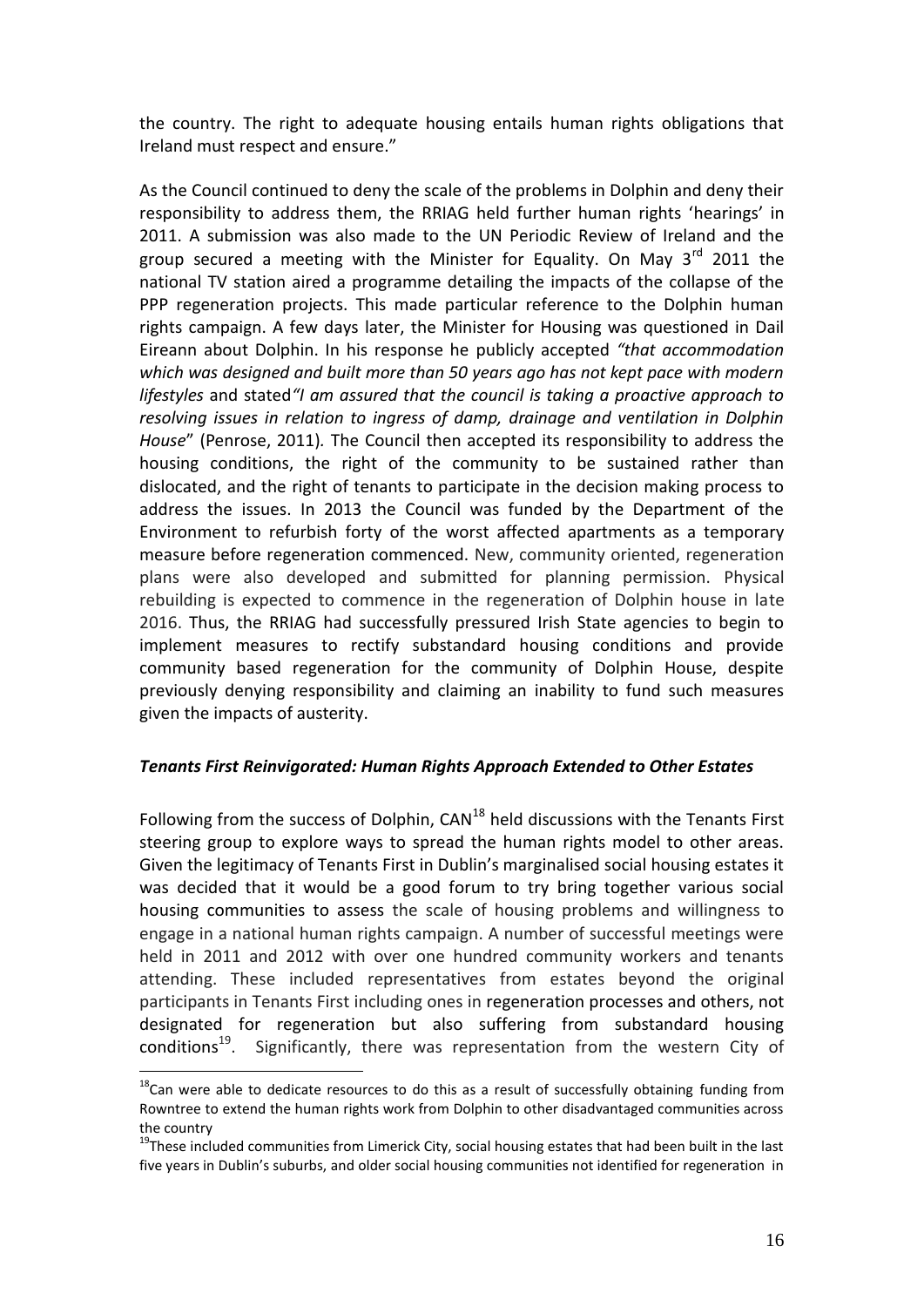Limerick<sup>20</sup> where communities designated for regeneration had suffered community dislocation, inadequate community consultation, and substandard housing conditions).

At this point the possibility of taking a collective complaint to the European Committee on Social Rights in relation to the housing conditions and failed regeneration was explored. It was hoped that this would progress the issues collectively for all these communities, in a similar fashion to the way in which the RRIAG was successful for Dolphin. A separate Housing Rights Group<sup>21</sup> took on the development of the collective complaint. Through the summer of 2012 CAN and Tenants First gathered evidence of substandard conditions to support the complaint from individual estates. However, the collective complaint procedure proceeded at a much slower pace than was initially expected given that it was tied up with wider housing issues and the reluctance of some Irish housing NGOs to support it. CAN and Tenants First, therefore, focused on providing training and community development support to empower the communities to implement a human rights based approach in their local area. This has been quite successful with tenants explaining at a meeting in June 2013 how the Tenants First meetings, training and CAN support meant they were more hopeful and more determined than ever to take on the council over their housing issues:

"this training and the (Tenants First) meetings have given us a new energy to go and campaign on our issues to the council" (Tenant 1)

"it gives the communities hope that they can do something, and because its human rights the council have to listen to us, it has already worked getting the council to do a survey on the housing conditions (Tenant 2)

"Our human rights are being trampled on and it has to stop. We had fewer problems five years ago; regeneration has destroyed our communities with depopulation and the boarding-up of homes" (Tenant 3)

'its amazing what Dolphin has achieved, their human rights approach offers us a new way to address these issues (Tenant 4).

The human rights approach reinvigorated Tenants First. With this renewed energy it took up the campaign for a legislated national regeneration programme by putting the right to regeneration central to an updated policy document*.* Thisaimed to empower local communities with detailed knowledge of their rights specifically in

Dublin's inner city and suburbs. There was no representation from O Devaney Gardens as the City Council completely abandoned plans for the estate in 2012. O Devaney had also been affected by the withdrawal of funding by DCC in 2010 for regeneration workers and the government imposed closure of the Dublin Inner City Partnership in May 2010 which had provided support to the community for over twenty years.

<sup>&</sup>lt;sup>20</sup>These included local authority housing estates of Ballinacurra Weston and Moyross where resident's groups had been actively campaigning on these issues in relation to the proposed regeneration of their areas

<sup>21</sup> This involved the author, CAN, three Dublin community law centres, a housing and law expert academic from NUI Galway, and a homeless charity, Focus Ireland.The complaint also included housing issues affecting minorities, the homelessness and issues of security of tenure that were the community law centres were active on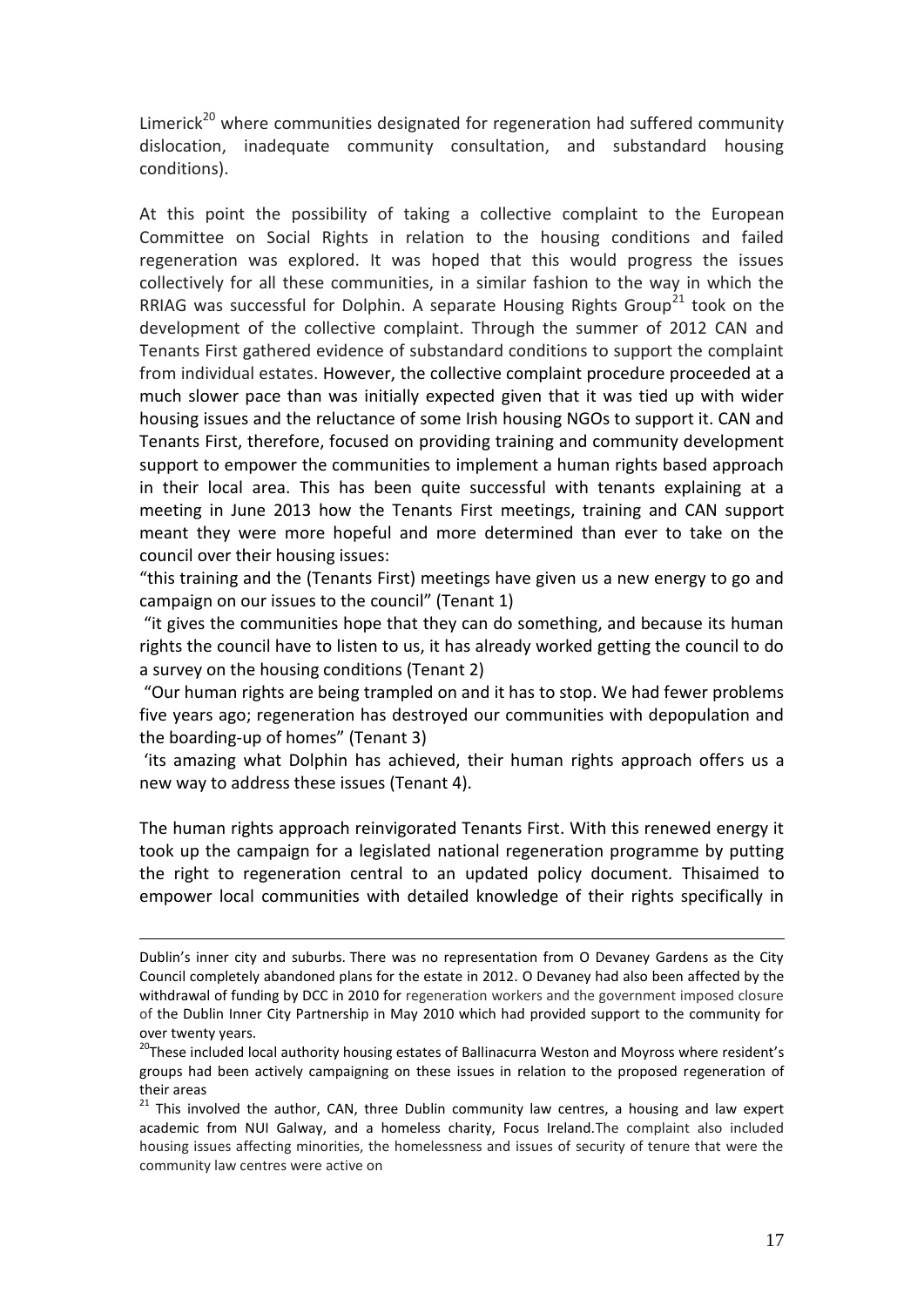relation to regeneration and toinfluencepolitical parties leading up to local elections due to be held in May 2014. The updated policy also included the demand that thepublic land on the former PPP estates that was currently lying vacant be used to provide much needed social housing rather than being sold to private investors. It also called for genuine community consultation in relation to the radical change in Government housing policy implemented in June 2011 which gave a much greater role to voluntary Housing Association bodies<sup>22</sup>.

Significantly, community activists from these communities have also linked to wider campaigns against austerity, co-organising demonstrations against budget cuts with trade unions and other civil society groups. In 2013 they linked with housing academics and Dublin Occupy activists to try and develop a broader 'right to the city' movement in Dublin. A right to the city protest was held in Dublin to coincide with the European Day of Action on Housing Rights in October 2013. However, it was only a small protest. This represented the first tentative steps towards the development of a much needed broader right to the city movement that could link together the local struggles with other groups excluded from neoliberal Dublin such as trade unionists, migrants, unemployed youth, those in mortgage arrears facing eviction, those in private rented in poor accommodation with escalating rents. As the broader homelessness and private rental crisis worsened in Dublin in 2014 and 2015 new grassroots housing campaigns emerged that asserted a right to a home.

#### *Achieving the right to the city in practice: radical community development and human rights*

The community action involved in these case studies from Dublin can be analysed as combining four overarching strategies. Firstly, a radical community development approach was pursued, where tenants were empowered to lead and be involved centrally in decision making processes, both within the community campaign structures and local government estate management structures. It was ensured that the tenants were trained as the media spokespeople, chaired and facilitated meetings, made the presentations to the Public Hearings and UN structures, etc. There was also a process of direct democracy and accountability where the community representatives negotiating with the Council had to report back to weekly community meetings and then to the entire community at public meetings.

The other aspect to this radical community development and rights approach was its political nature. It was based on facilitating tenants to realise their political agency by organising actions aimed to publicly highlight the failures of the Council and government policy and practice. It also converted the demands and needs of the community into a framework of rights of the community, in relation to regeneration and housing. The communities realised that while the local and national state policy

 $^{22}$ Dublin City Council decided in 2012 and 2013 to transfer management of the new housing being built in the first phase of regeneration in St Michael's and St Theresa's to housing associations.The communities were concerned about the impact of this new form of social housing delivery in relation to rent levels, community influence, and privatisation (Redmond & Hearne, 2013).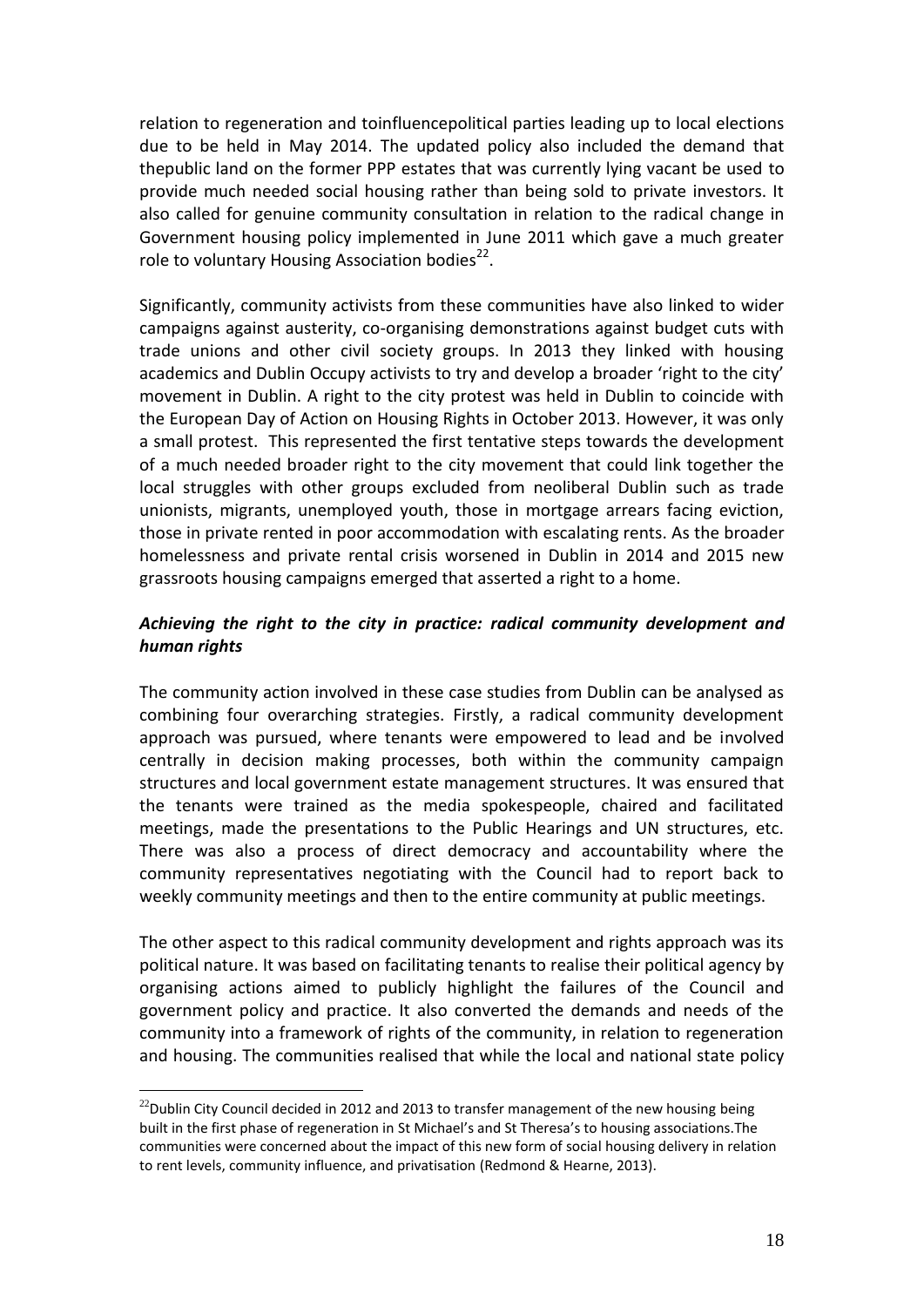and practice placed little value on the rights of the communities, the state was still accountable to political and public pressure. Therefore, if the communities engaged in the public sphere and obtained public and political support they could create a power that would force the local authority to address the issues. The key strategy then was organizing the power and agency of these working class communities into politically influential processes. This was done through campaigns of public protest that achieved media coverage and an intense lobbying of elected politicians. What the communities discovered was that using a human rights framework significantly added to their power. And it was the publicly critical nature of the human rights campaign which created the political pressure that, ultimately, forced the state to act. The approach empowered the community to undertake political actions that directly confronted neoliberal urbanism and outlined alternative approaches based on implementing the rights of these marginalised communities. This work was then followed through with engagement, lobbying and negotiation with the political institutions, including making the case to elected representatives in the government and opposition, and inviting them to respond at the Public Hearings. This reveals clearly as Mayer (2009, 2011) has outlined, that the rights implied in human rights frameworks and the right to the city only exist in so far as people fight to create them through social and political action. These examples show that the rights of these communities existed in institutional frameworks but it was not until they engaged in political struggle that their rights were defined from their own perspective and achieved in practice and became a reality.

It is important to note that the community workers most enabled to pursue this approach were those funded from independent philanthropic sources<sup>23</sup>. Community workers dependent on state funding were taking a risk in engaging in such publicly critical work, and while some workers did engage in radical action, they explained to the author that there was both an implicit and an explicit pressure placed on them from the Council to be less publicly critical of the local authority. The Government also attempted to silence community critique through the austerity funding cuts that were targeted at community development, which officials and politicians believed was too politically critical of government policy. This continued the policy trend which had emerged in the early 2000s where community development was encouraged to be less agitational and more focused on meeting service needs (Meade, 2012). The radical community development approaches applied in these case studies, therefore, provide a critique and challenge to community organisation and NGO practice that fails to directly challenge state power and neoliberalism.

 $^{23}$ Examples of where this independent funding enabled publicly critical action is the case of the RRIAG which was supported through CAN, which obtained philanthropic funding from Rowntree. Similarly the fact that while the author was working as a community worker in Dolphin he was funded by the charity Barnardos, which enabled the taking of a critical stance on the state. In Fatima, funding from Atlantic Philanthropies for the Rialto Learning Community enabled the Rialto Group to undertake political lobbying work on the legislation for a national regeneration programme to be pursued without fear of state funding reductions.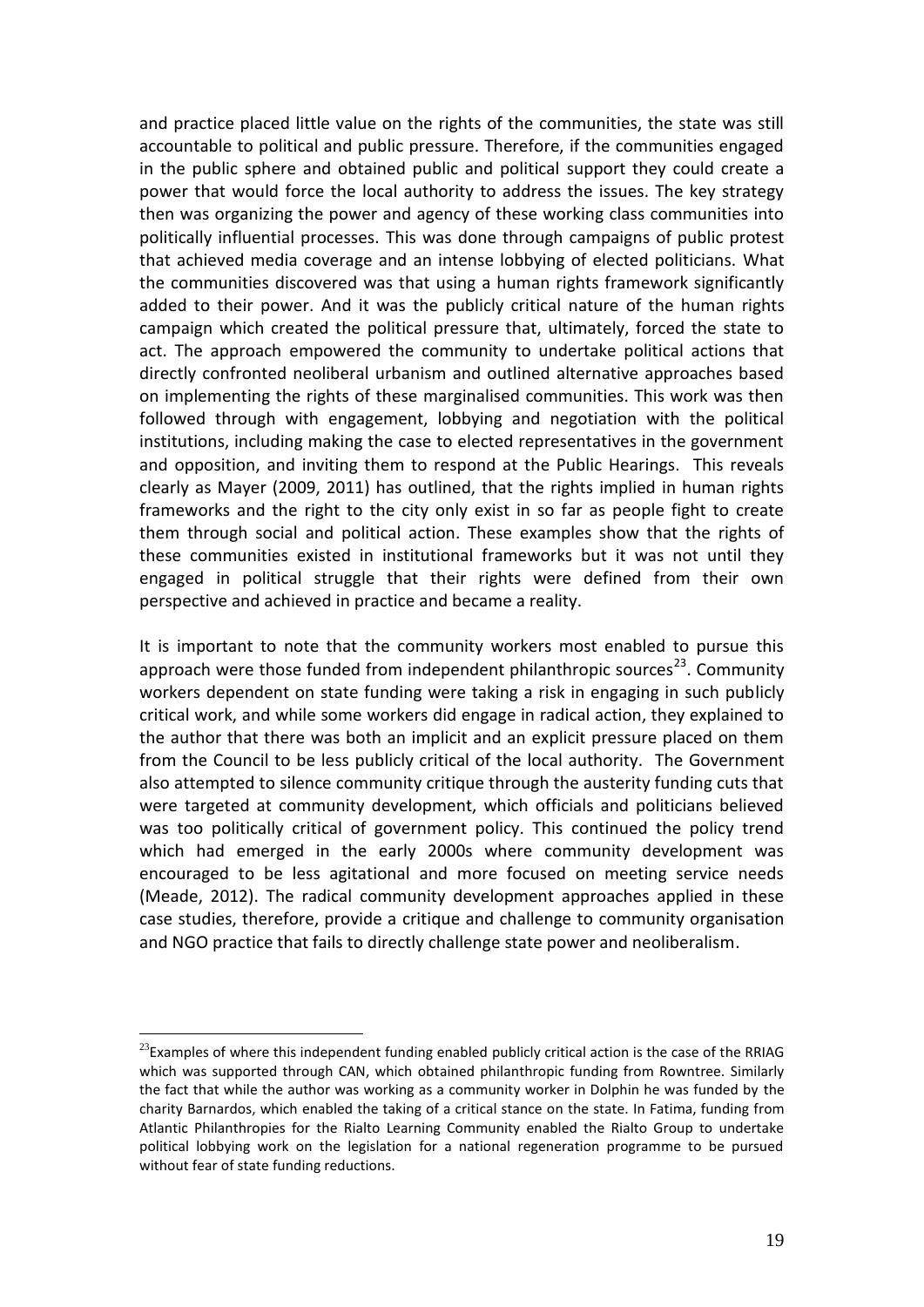Another important aspect to these forms of community action was the way in which they adapted their strategies to the contradictory nature of the neoliberal state. They responded to state failure and neglect by commissioning their own architects and independent expertise to develop practical solutions to the housing issues, and creating policy alternatives, and funding proposals. They realised though, that they still needed the support and funding of the state to implement the required measures. Therefore, the communities organised on-going meetings, which took place in parallel to the publically critical campaign work, with various local and central government officials, planners, architects, and housing managers. They thus engaged with the state to ensure implementation. This also meant the measures implemented were closer to what the community needed and wanted than previously had been the case given, that the community was directly involved in overseeing and supporting their implementation. This did, however, challenge the community as it had to ensure it did not reduce its demands and compromise its rights as a result of the pressure applied from the local authority to limit what was possible within the complicated and frustrating practical implementation process of measures to address the conditions such as refurbishment and new regeneration plans.

In contrast to the dominant forms of community participation and consultation in local regeneration and planning processes these communities demanded, and achieved in some instances, a much more radical and fundamentally democratic and empowering form of engagement. They implemented a community development and human rights approach which achieved a radical social empowerment of marginalised citizens that both enabled tenants to became empowered themselves to view their conditions as a breach of the state's obligations and their rights under international human rights treaties but also forced the Irish State to engage with the tenants as legitimate rights holders through participative mechanisms. Tenants explained that it was the framing of their issues within a human rights context and language that gave them the legitimacy, confidence, and belief to campaign and state publicly that their living conditions were a clear violation of the state's responsibilities under human rights instruments. This framework provided a confidence to them to publicly demand that their desire to live where they were, in their communities, which encompassed their connection to their place, was a right that they had, and should be implemented. These approaches enabled them to believe that they had a right to *their* city, and through public action they could achieve that right.

The important role played by the human rights framework challenges those who critique human rights institutional frameworks as being tools of neoliberalism. These communities took the human rights framework and adapted it to their own reality. They drew on the rights enshrined in various UN treaties, and achieved the support from some of the institutional human rights infrastructure such as the UN reviews and the Irish Human Rights commission. However, they did not rely on such institutional human rights frameworks, but developed their own political agency and empowered themselves using these rights frameworks to challenge the local and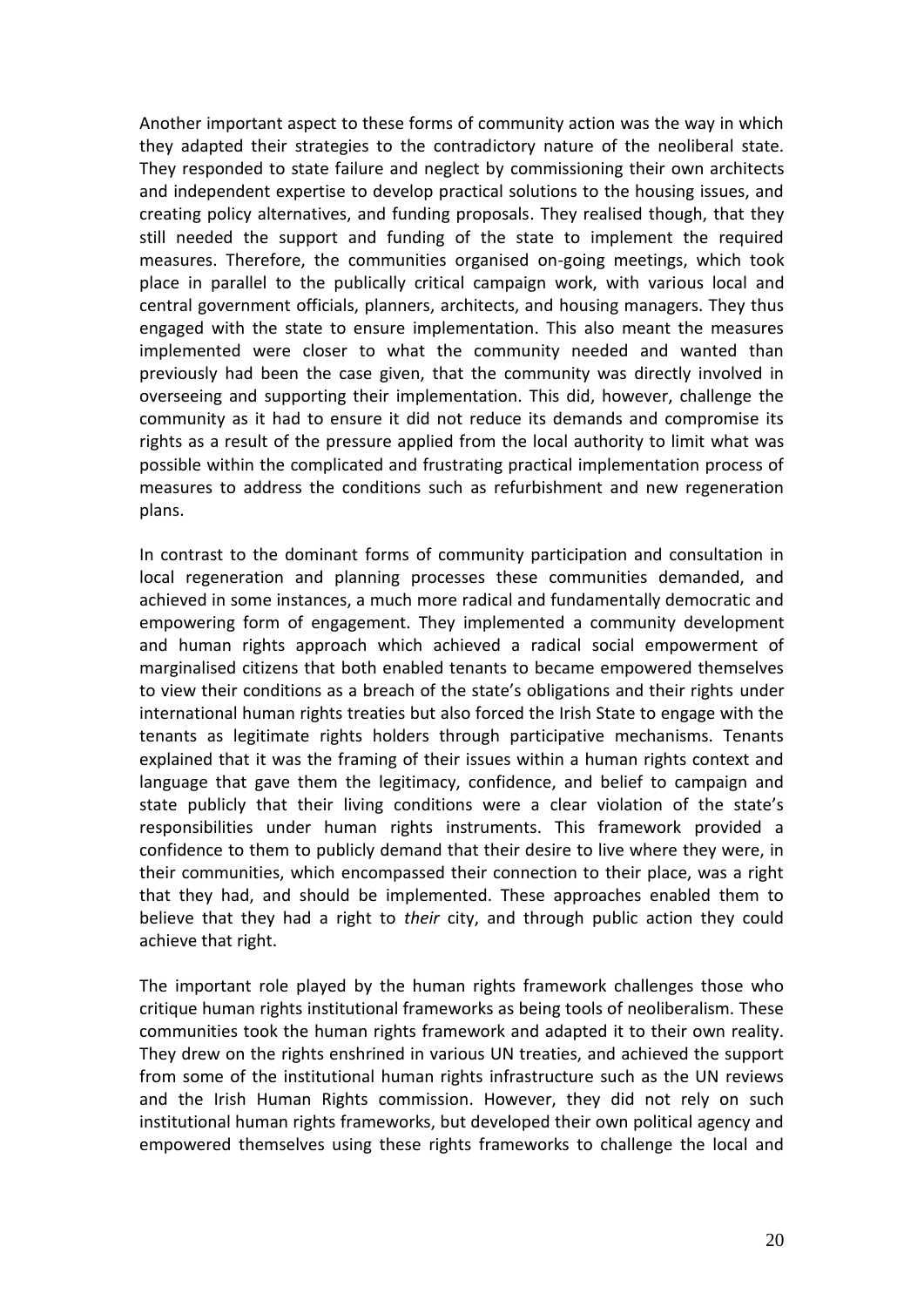national state. This highlights that human rights have an emancipator role to play within the achievement of the right to the city.

It is apparent from this research that the activity and struggle at the local terrain remains a central arena for the achievement of the right to the city in practice. The communities believed that the most effective territory for practical political and policy influence was the local estate level. However, the experiences detailed in this paper also point to the necessity of, and community willingness to engage in, a city wide and national perspective that goes beyond the local. In response to the collapse of the neoliberal policy of regeneration through PPPs, these marginalised communities organised themselves on a cross city basis, through the setting up of the network Tenants First, in an attempt to reassert community based regeneration. While the government's implementation of a series of harsh austerity budgets inflicted heavy funding reductions in community development and regeneration projects the communities, in the face of this direct, political, attack and much reduced resources, continued to contest neoliberal austerity and assert their community agenda and campaign for a right to have decent standards of homes and neighbourhood facilities in their city. Indeed it was the existence of this cross city, and now cross cities, network of Tenants First that provided on-going important support to enable and enhance the local level struggles. The communities themselves identified, for example, that the city wide and national campaign was necessary to provide information sharing and influence national policy. Significantly, it was also through the cross city/ies network that enabled the spreading of the human rights approach which has given other marginalised communities that have been decimated by austerity and the collapse of regeneration, a hope that they too, like Dolphin House, can achieve their right to the city. The influence of this process is demonstrated clearly in the Autumn 2013 Newsletter of the Limerick City community of Ballinacurra Weston, which lead with an article headed 'Human Rights: Regeneration Wrongs' and explained,

*"we have just completed our Human Rights Action Training with CAN (Community Action Network) in Dublin. What went on here over the past seven-years with the boarding up of houses was an abuse of our human rights, it caused all sorts of problems for residents and forced many to leave; they had no choice in the matter.*  ..*We learnt a lot from CAN about our human rights. We have the right to adequate housing, to security and safety. We also have a human right to participate in the decisions that affect our lives and that certainly isn't happening now, the Residents Association will be doing all we can to assert those rights going forward."* 

Hit by wave after wave of austerity, Tenants First effectively ceased functioning as communities felt they had no alternative but to put all their energy into campaigns against funding cuts to their local community projects and try to influence the housing issues at a local estate level. It was only due to the resources (workers) provided by the independently funded NGO, CAN, which had a radical community development approach, and on-going commitment from a small number of community workers committed to the principles of cross city solidarity, that spreading of the human rights approach through Tenants First was organised. This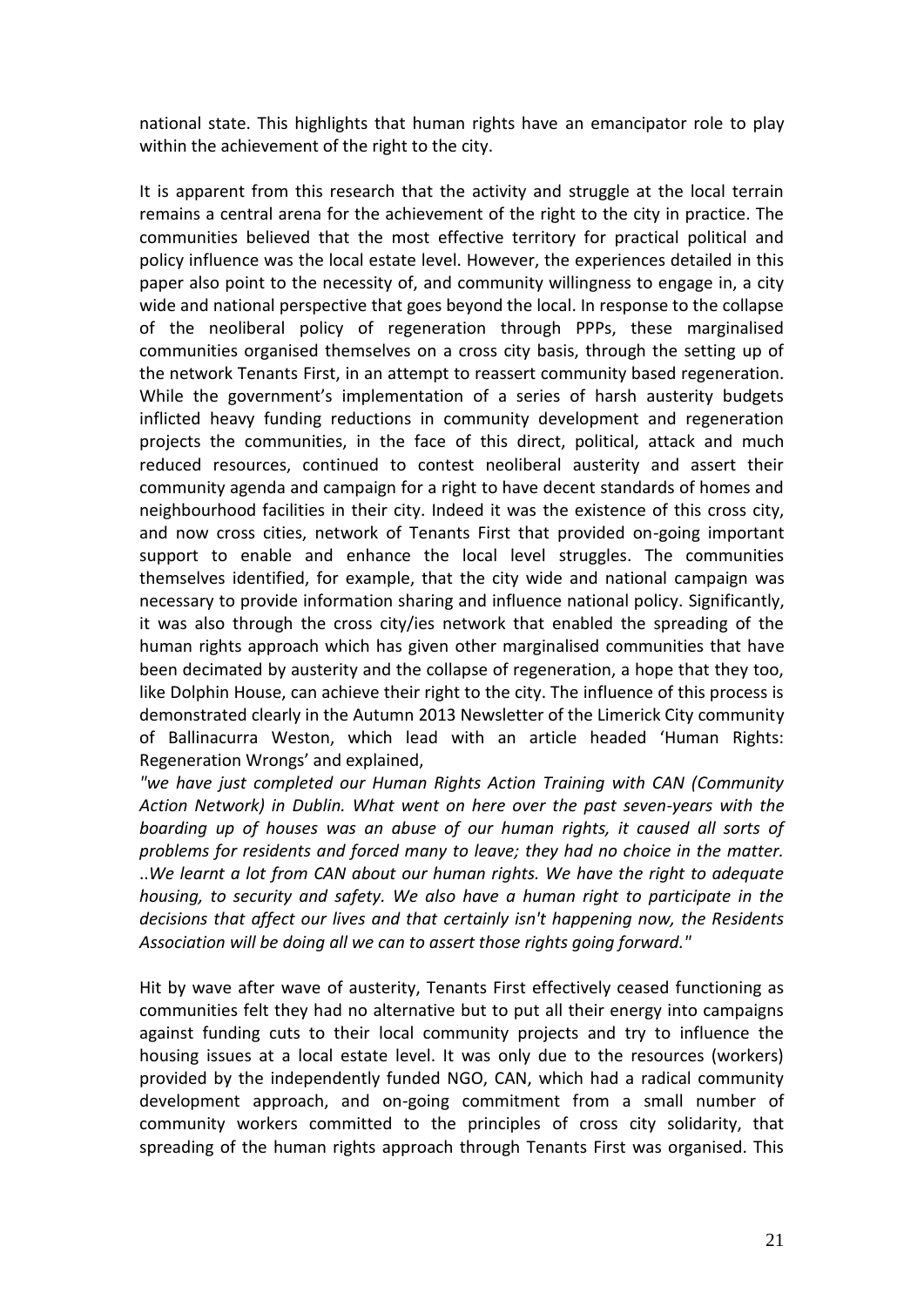highlights the key challenge that faces these communities in finding the resources and energy required to keep a city wide and national network alive, which can organise the right to the city in practice across marginalised urban communities.

#### *Conclusion*

Despite the 2008 crash revealing the clear failure of neoliberal policies they have been continued through a regime of austerity urbanism in Dublin with continued detrimental outcomes for marginalised communities. Within this context the concept of the right to city has never been more relevant. The case study of community action in Irish cities has shown that communities have been empowered through radical community development and collective action human rights campaigns to achieve aspects of a right to the city in practice. The campaigns revealed the potential of communities to both critique and work with sections of the state. The communities provided creativity and policy and practical solutions in contrast to state failure. They have revealed that neoliberal governance remains a contestable space whose outcome is not predetermined. This suggests that academics, community organisations, NGOs, and human rights organisations that are interested in pursuing a right to the city need to include an aspect of publicly critical political action that empowers communities to define what they mean by the right to the city and supports them to campaign against the state institutions for its implementation. Socio-spatial inequalities can be thus challenged through these variants of 'right to the city' approaches that involve community development principles of empowerment and political action using a human rights framework. This paper also highlights the important contribution that territorial community identity, the connection of these working class, marginalised, communities to their place, can make to organising a movement to achieve a right to the city. Through their commitment to, and pride in, their community, the abstract concept of a right to the city becomes, for these communities, a practical possibility as they are empowered to demand the 'right to our city', 'in our communities'.

The Dublin cases are interesting also as they provide an example of traditional, working class, marginalized communities engaging in struggle for their socioeconomic rights in the city against displacement and neoliberalism. They saw the central site of struggle as being their community but also attempted to link across the city space with other communities. A similar pattern is emerging in a new wave of resistance to the housing crisis in 2015 which is rooted in local communities (such as local activist group, North Dublin Bay Housing Crisis Community) and is also organising city wide protests and rights based approaches to addressing the crisis (for example through Housing Action Now, the Irish Housing Forum and the National Homeless and Housing Coalition). This suggests that these struggles should be given an important recognition as part of the broader right to city movement. They fit alongside the identity struggles, macro level critiques of neoliberalism, anarchist, autonomist and radical academic contributions to achieving the right to the city. The Dublin experience also reveals the real world difficulties of political struggle that seeks to transform extremely harsh conditions for marginalised populations. It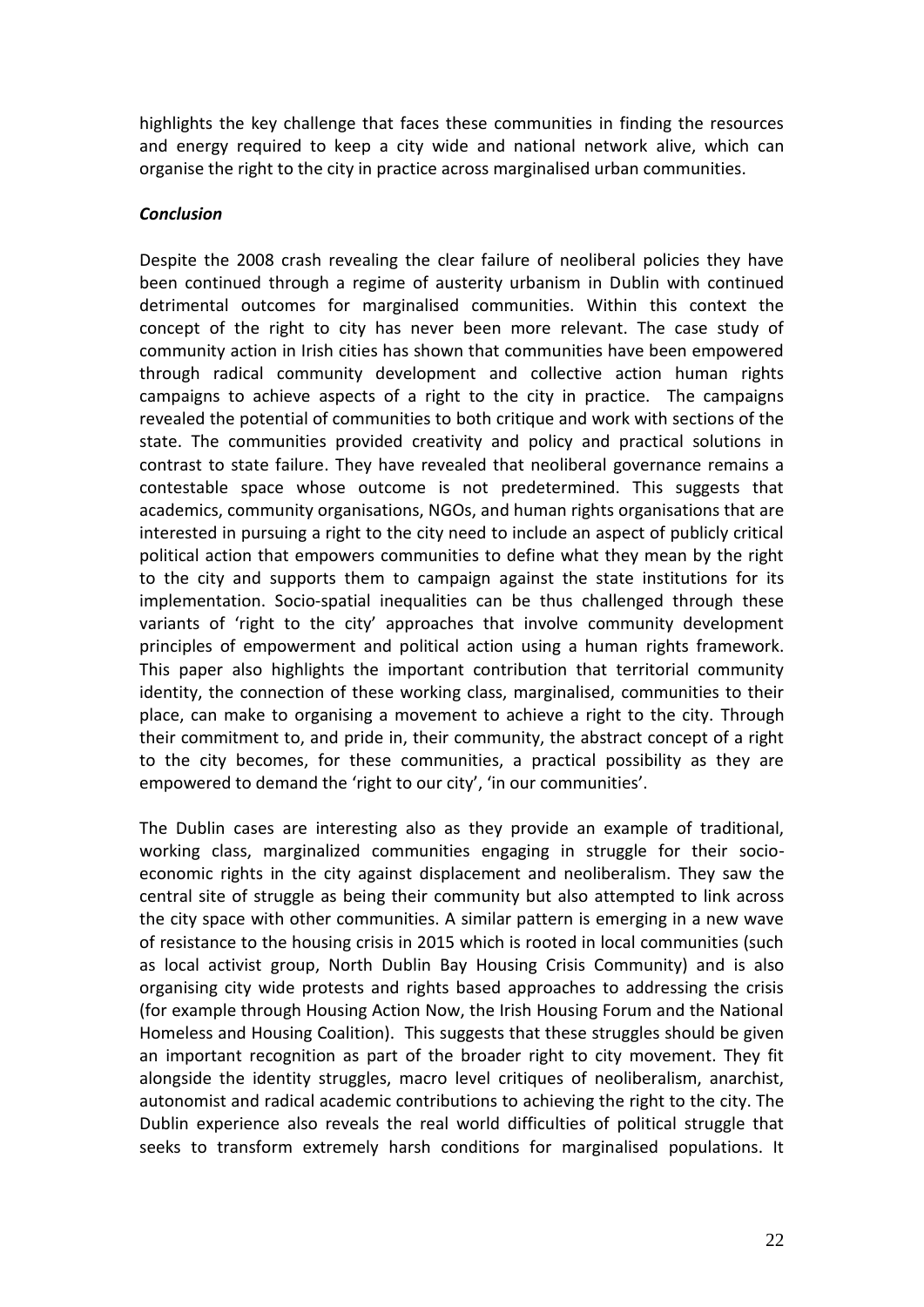highlights the grubby, complicated, compromising, world of engagement between oppressed communities attempting to assert their rights against and to the institutions of politics and the state. These practical experiences challenge the theoretical purity of abstract concepts of the right to the city. If the right to the city is to genuinely achieve real world change, it has to see these forms of urban political struggles as relevant. There is an obligation on radical scholars advocating the right to the city to engage and support this local level struggle in the most marginalized communities. By doing this we can make the case for the link to be made with other struggles at a European and global scale. Making a theoretical argument of what such movements 'should' do does not offer much in the form of real strategy to achieve a right to the city for these communities.

There is also a debate about whether such struggles like that of the Dublin communities are in fact a form of collective individualism, in that they only seek to achieve a particular right for one social group (Kuymulu, 2013). However, the communities made extensive attempts to provide cross-city organization and solidarity. These struggles therefore could be more closely described as a form of collective solidarity that seeks to achieve their right to their city and link with other communities to provide solidarity.

Considerable challenges have faced the communities in trying to achieve their rights. Most pressing is the on-going commitment to neoliberal austerity urbanism by local and central government. Furthermore, many community organisations have substituted the role of the state and are focused on service provision rather than developing much needed radical, community-based, policy alternatives and undertaking political action and mobilisation. Added to this is the very real practical difficulty for marginalised communities to find the energy and resources to create city wide and national networks and alliances that can offer the potential to provide fundamental policy transformations, a right for the whole city, beyond local isolated examples of the right to the city achieved in one neighbourhood. These are the challenges to which academics, practitioners and activists must apply themselves, guided by the principles of empowerment, social mobilisation and social justice that are at the heart of achieving a right to the city in practice.

The promotion of these case studies is not to suggest that these are the only way to achieve a right to the city. Clearly, they offer only one strategy, amongst many others (including radical political parties, broader social movements etc) that has the potential to achieve aspects of the right to the city. A more fundamental transformation of neoliberal capitalism is required to fully achieve a right to the city, where private property and markets and democratised and run according to needs of cities' inhabitants. This paper does suggest, however, that the radical community development and human rights approaches adopted by the case study communities in Dublin, offer the potential to provide one forward step on the journey towards a more egalitarian city. They are also about the realm of collective consumption, the neoliberal state, rather than private property per se. In this way they raise the complicated questions of to what extent is the neoliberal state reformable? And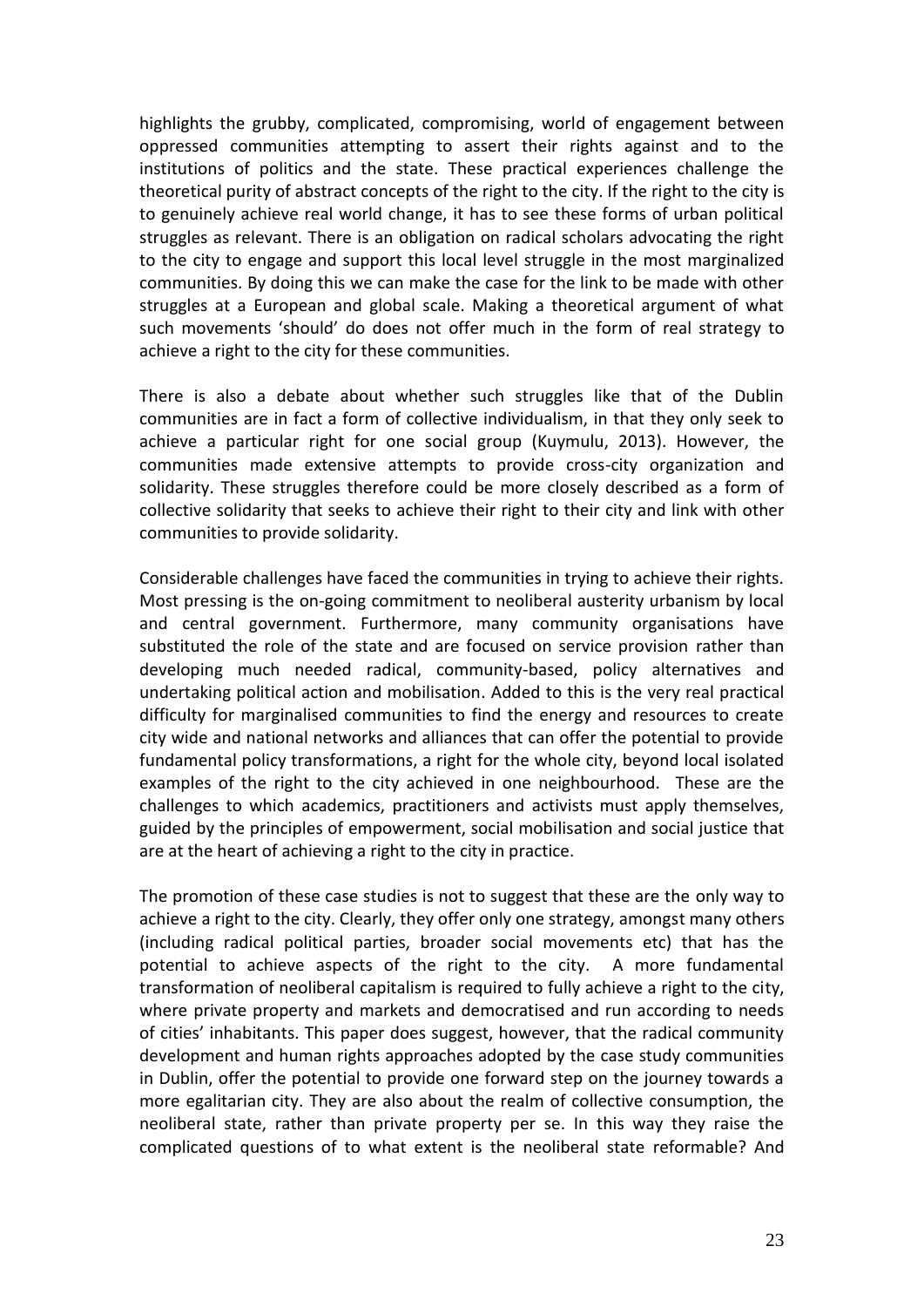what are they trying to reform it to? The rights being struggled for, social housing, real local democracy, community empowerment can to some extent be accommodated within the existing institutional frame, however they also present a more radical challenge in that it requires the state to go beyond neoliberalism to meet these rights. They also are advocating for a more fundamental role of these communities in decision making which the neoliberal state is not showing signs of granting. Rather than legitimising and reinforcing the neoliberal state, therefore, these should be drawn upon as examples of hope that within the leviathan of neoliberal, austerity urbanism, an alternative right to the city is starting to emerge.

## *Launch of Housing for Need not Greed 2009*



Dolphin House Conditions Picture Dolphin House Human Rights Campaign Picture

#### **Bibliography**

Baderin, M. A. &McCorquodale, R. (Eds) (2007) *Economic, Social and Cultural Rights in Action*. Oxford: Oxford University Press.

Bissett, J. (2008) *Regeneration, public good or private profit?* Dublin: New Island Press.

Brenner, N. & Theodore, N. (2002) 'Cities and the geographies of 'actually existing neoliberalism',*Antipode*, 34(3), pp. 349–379.

N. Brenner, P. Marcuse, and M. Mayer (eds.) Cities for People and Not for Profit: Critical Urban Theory and the Right to the City (New York: Routledge)

Brown, A. and Kristiansen, A. (2008) *Urban Policies and the Right to the City: Rights, responsibilities and citizenship.* Paris: UNESCO.

Byrne, C. (2010) Catherine Byrne T.D. *Statement to DailEireann*, June 2<sup>nd</sup> 2010.

Community Action Network (2010) *Telling it as it is: A Human Rights Based Approach to Housing* (Dublin: CAN)

Department of the Environment, Community and Local Government (2011) *Housing Policy Statement*. Dublin: Stationery Office.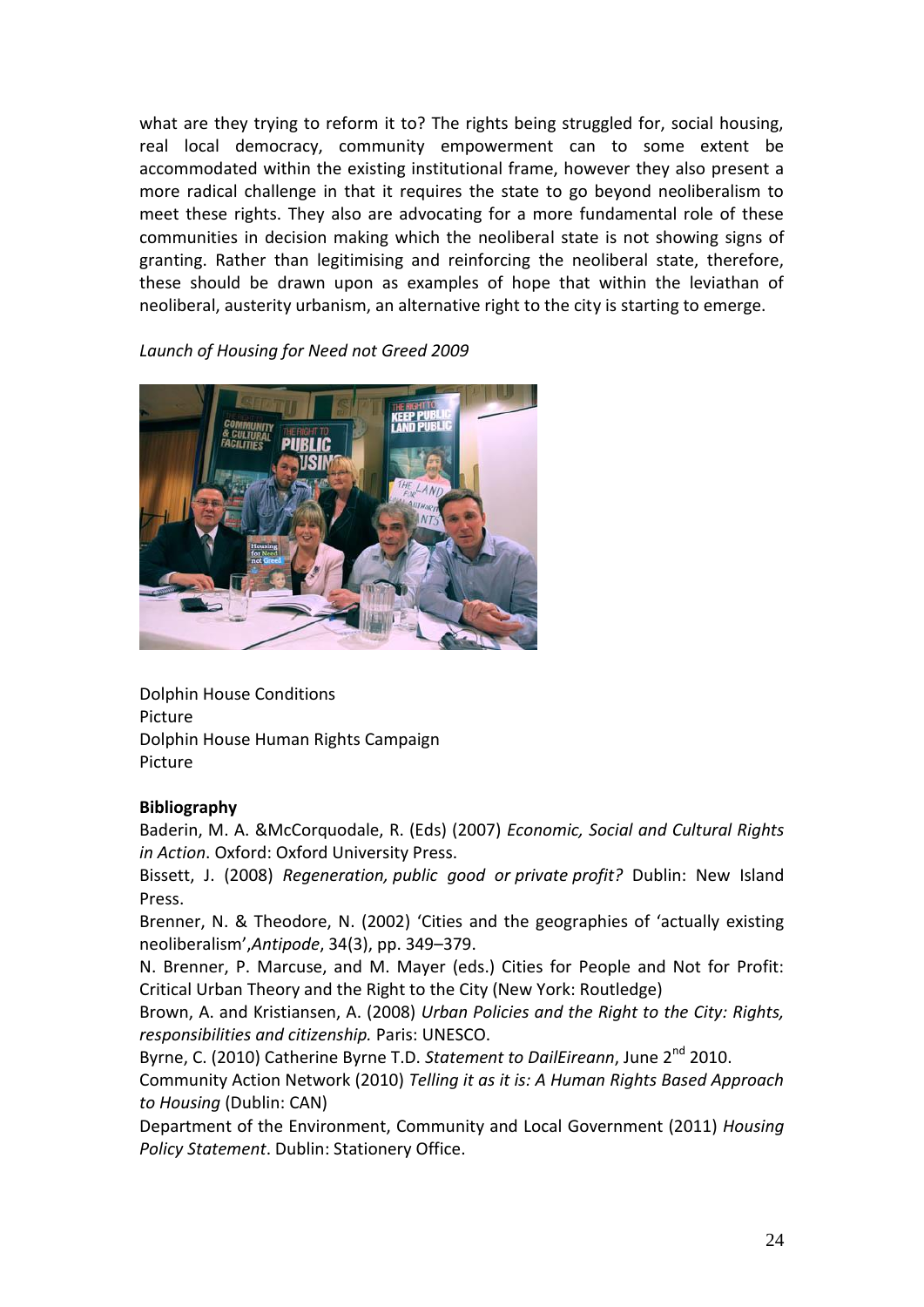Drudy, P. J. & Punch M. (2005) *Out of Reach, Inequalities in the Irish Housing System*. Dublin: TASC.

Fahey, T., Norris, M., McCafferty, D. & Humphreys, E. (2011) *Combating Social Disadvantage in Social Housing Estates*. Dublin: Combat Poverty Agency/Department of Social Protection.

Felner, E. (2009) 'Closing the 'Escape Hatch: A Toolkit to Monitor the Progressive Realization of Economic, Social and Cultural Rights', *Journal of Applied Human Rights Practice,* 1 (3), pp. 402-435.

Fernandes, E. (2007) 'Constructing the Right to the City in Brazil', *Social and Legal Studies*, 16 (2), pp. 201-19.

Harvey, B. (2012) *Changes in Employment and Services in the Voluntary and Community Sector in Ireland, 2008-2012*. Dublin: IMPACT.

Harvey, D. (2008) The Right to the City, *New Left Review*, 53: September-October 2008: pp23-40.

Hearne, R. (2011) *Public Private Partnerships in Ireland; Failed Experiment or Way Forward For the State*. Manchester: Manchester University Press.

Redmond & Hearne (2013)

Kelly, S. &MacLaran, A. (2004) 'The Residential Transformation of Inner Dublin', *Dublin: Economic and Social Trends*, 4, pp. 36-59.

Kenna, P. (2011b) 'Can international housing rights based on public international law really impact on contemporary housing systems?' in Fox, L, & Sweeney, J. (Eds) *The Idea of Home in Law - Displacement and Dispossession*. Farnham Surrey: Ashgate.

KirkemannBoesen, J. & Martin, T. (2007) *Applying a Rights Based Approach: An Inspirational Guide for Civil Society*. Copenhagen: The Danish Institute of Human Rights.

Lefebvre, H. (1996) *Right to the City,* English translation of 1968 text in Kofman, E. and Lebas, E. (eds and translators) *Writings on Cities,* Oxford, Blackwell Publishing.

Liss, J. (2011) 'The Right to the City: from Theory to Grassroots Alliance, N. Brenner, P. Marcuse, and M. Mayer (eds.) Cities for People and Not for Profit: Critical Urban Theory and the Right to the City (New York: Routledge), pp 250- 263

Mayer, M. (2011) The Right to the City in Urban Social Movements, N. Brenner, P. Marcuse, and M. Mayer (eds.) Cities for People and Not for Profit: Critical Urban Theory and the Right to the City (New Yotk: Routledge)

McLaran, A., V. Clayton & P. Brudell (2007) 'Empowering Communities in Disadvantaged Urban Areas: towards greater community participation in urban planning', *Research Working Paper Series 07/04*, Combat Poverty Agency.

McNamara, B. (2008) Letter to Dublin City Council, 19th May 2008

Meade, R. (2012) Government and Community Development in Ireland: The Contested Subjects of Professionalism and Expertise, *Antipode*, 44 (3), pp 889-910

Mitchell, D. (2003) *The Right to the City: Social Justice and the Fight for Public Space*. [New York](http://encyclopedia2.thefreedictionary.com/New+York) and London: Guilford Press

Penrose, W. (2010) Statement to DailEireann, .....

Punch, M. (2009) 'Contested urban environments: perspectives on the place and meaning of community action in central Dublin, Ireland', *Interface,* 1(2), pp. 83–107. Rialto Learning Community (2010) *The Regeneration Solution*. Dublin: Rialto Learning Community.